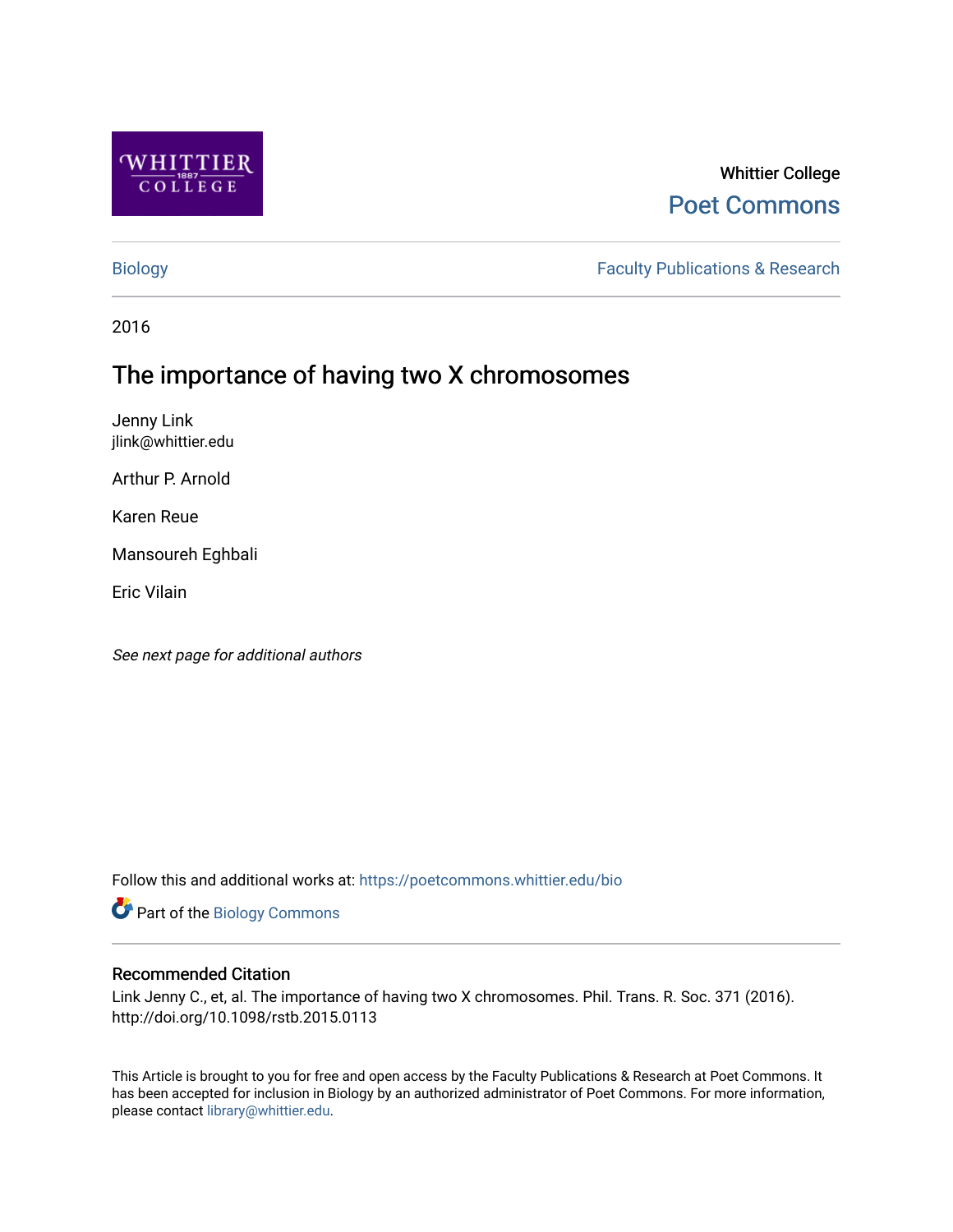#### Authors

Jenny Link, Arthur P. Arnold, Karen Reue, Mansoureh Eghbali, Eric Vilain, Xuqi Chen, Negar Ghahramani, Yuichiro Itoh, Jingyuan Li, Tuck Ngun, and Shayna M. Williams-Burris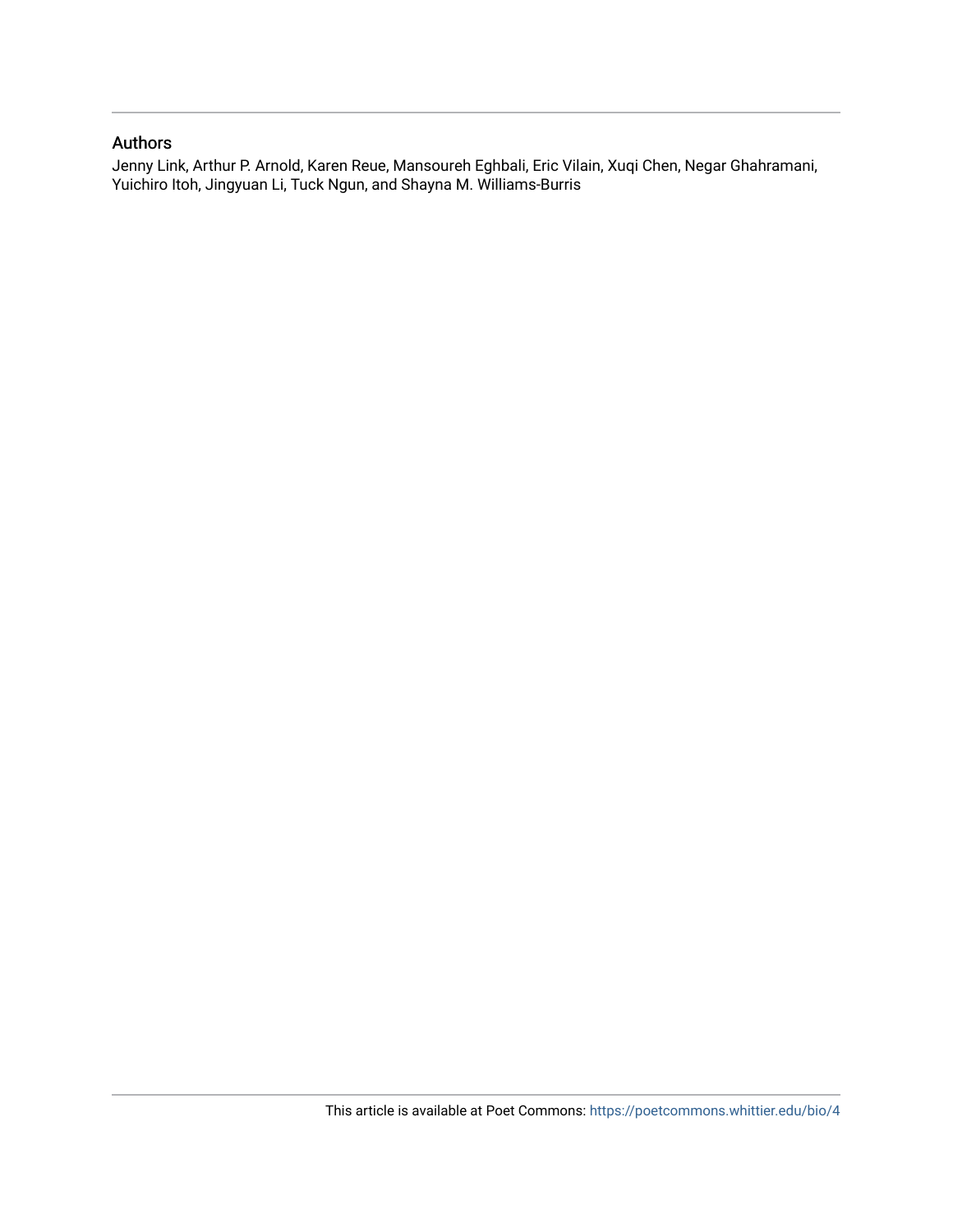### **PHILOSOPHICAL TRANSACTIONS B**

### rstb.royalsocietypublishing.org

### Review



Cite this article: Arnold AP et al. 2016 The importance of having two X chromosomes. Phil. Trans. R. Soc. B 371: 20150113. http://dx.doi.org/10.1098/rstb.2015.0113

Accepted: 8 November 2015

One contribution of 16 to a theme issue 'Multifaceted origins of sex differences in the brain'.

#### Subject Areas:

behaviour, genetics, health and disease and epidemiology, physiology

#### Keywords:

sexual differentiation, sex differences, X chromosome, obesity, ischaemia, Klinefelter

#### Author for correspondence:

Arthur P. Arnold e-mail: [arnold@ucla.edu](mailto:arnold@ucla.edu)

# The importance of having two X chromosomes

Arthur P. Arnold<sup>1,8</sup>, Karen Reue<sup>3,4</sup>, Mansoureh Eghbali<sup>5</sup>, Eric Vilain<sup>4,6,7</sup>, Xuqi Chen<sup>1,8</sup>, Negar Ghahramani<sup>4,8</sup>, Yuichiro Itoh<sup>1,8</sup>, Jingyuan Li<sup>5</sup>, , Jenny C. Link<sup>3,4</sup>, Tuck Ngun<sup>4,8</sup> and Shayna M. Williams-Burris<sup>1,2,8</sup>

<sup>1</sup>Department of Integrative Biology and Physiology, <sup>2</sup>Interdepartmental Program for Neuroscience, and <sup>3</sup>Molecular Biology Institute, University of California, Los Angeles, Los Angeles, CA, USA <sup>4</sup>Department of Human Genetics, <sup>5</sup>Department of Anesthesiology, <sup>6</sup>Department of Pediatrics, and  $^7$ Department of Urology, David Geffen School of Medicine at UCLA, Los Angeles, CA, USA <sup>8</sup>Laboratory of Neuroendocrinology, UCLA Brain Research Institute, Los Angeles, CA, USA

Historically, it was thought that the number of X chromosomes plays little role in causing sex differences in traits. Recently, selected mouse models have been used increasingly to compare mice with the same type of gonad but with one versus two copies of the X chromosome. Study of these models demonstrates that mice with one X chromosome can be strikingly different from those with two X chromosomes, when the differences are not attributable to confounding group differences in gonadal hormones. The number of X chromosomes affects adiposity and metabolic disease, cardiovascular ischaemia/reperfusion injury and behaviour. The effects of X chromosome number are likely the result of inherent differences in expression of X genes that escape inactivation, and are therefore expressed from both X chromosomes in XX mice, resulting in a higher level of expression when two X chromosomes are present. The effects of X chromosome number contribute to sex differences in disease phenotypes, and may explain some features of X chromosome aneuploidies such as in Turner and Klinefelter syndromes.

### 1. Introduction

It comes as no surprise to us that males and females are different, because the differences are emphasized and celebrated in our daily conversations from the earliest years of our lives. In everyday discourse, biological sex differences are easily confused with gender differences, i.e. those stemming from cultural attitudes and sex-specific rearing. The study of biological sex differences attempts to identify, categorize and understand the inherent factors that make the two sexes different from each other. These include factors that make every female different from every male (and vice versa). In addition, some factors cause the two sexes to be different, on average, even though some individuals of each sex are similar to individuals of the other sex. Our general goal is to distinguish and understand the separate components causing sex differences.

At the beginning of life, in the zygote, all inherent components must be encoded on the X and Y sex chromosomes, because they are the only genetic factors that are different at that stage. The Y chromosome of mammals encodes several genes that eventually make males different from females, including the testis-determining gene Sry and genes required for spermatogenesis [\[1,2\]](#page-9-0). The action of Sry sets up lifelong differences in the levels of gonadal hormones, which act in each sex to make it different from the other sex. Until recently, the X chromosome was thought not to participate significantly in the process of sexual differentiation. That attitude probably stemmed partly from the idea that the process of X inactivation effectively silences most of one X chromosome in XX females, so that they, like XY males, have one active X chromosome in each cell. In the past decade, however, the study of mouse models has provided convincing evidence that cells with two X chromosomes are intrinsically different from those with one X chromosome. Sex differences caused by the number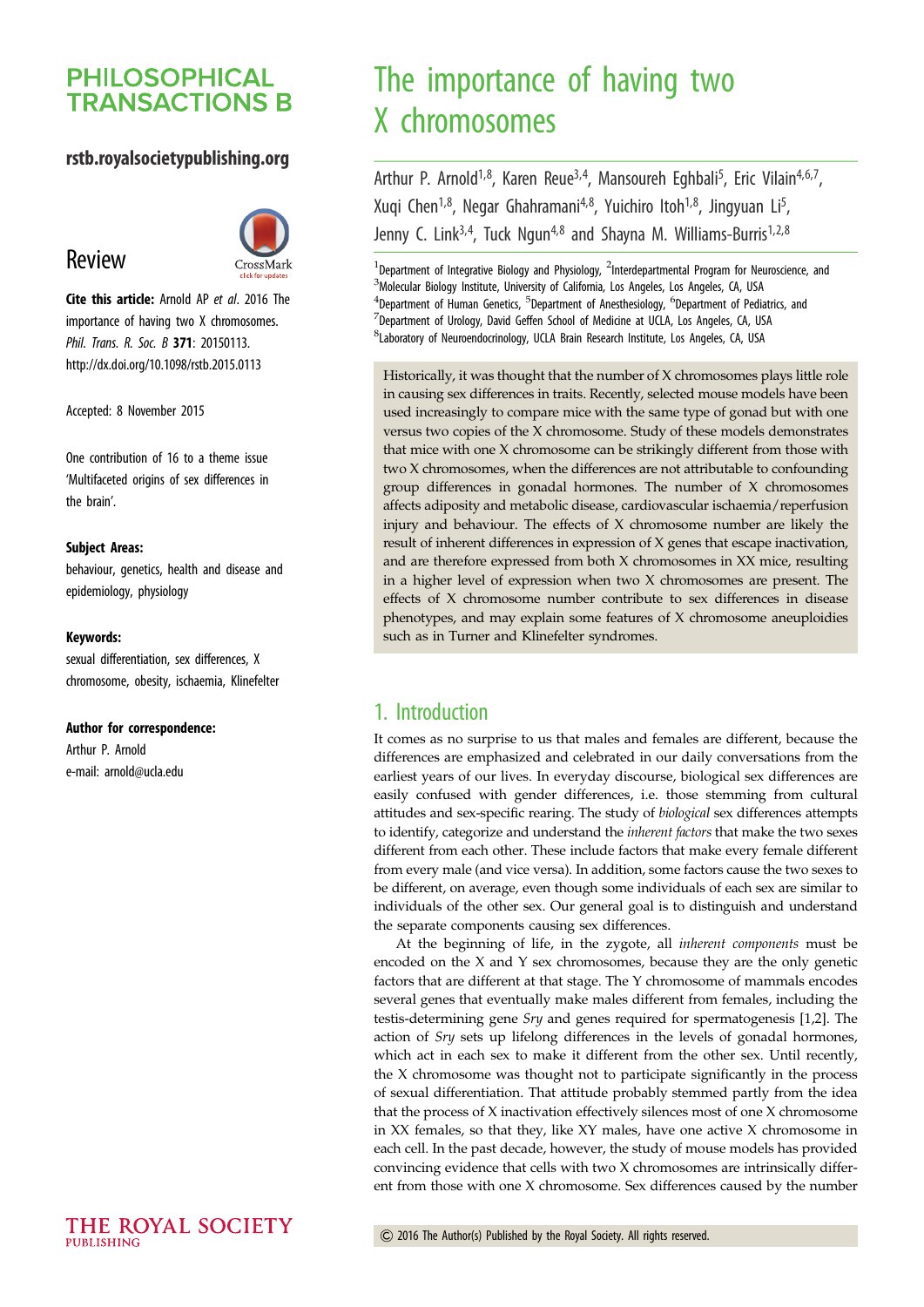of X chromosomes can have a profound effect on disease. A fundamental understanding of these diseases requires an appreciation of the effects of X chromosome number. The role of the X chromosome implies that specific X genes, at certain levels of expression, protect from disease and therefore might be novel targets for therapy.

### 2. Mechanisms causing sex differences because of the number of X chromosomes

The X chromosome is one of the most unusual chromosomes in mammals, because it is present in different numbers in males and females. There are numerous ramifications of this inherent imbalance. The inequality in genomic dose of X genes is thought to present a major problem [\[3\]](#page-9-0), but per-haps for only some gene networks [[4](#page-10-0)]. For some genes, having one or two doses does not make much difference, so that individuals with a single copy of the gene have about the same phenotype as those with two expressed copies. For other X genes, however, the level of expression must be within a limited range, over which the gene product has the optimal balance with its interacting partners, most of which are autosomal [\[5,6](#page-10-0)]. These X genes are called 'dosagesensitive' genes. The existence of dosage-sensitive genes on the X chromosome means that cells with two X chromosomes will have too much of some gene products, and/or cells with one X chromosome will have too little, relative to their interacting partners in gene networks. This imbalance creates a selection pressure to increase the expression of the gene in XY cells, which leads to counteracting pressure to decrease expression in XX cells. These selection pressures are thought to have driven the evolution of the current dosage compensation system, X inactivation. The expression of X genes, from a single X chromosome in both sexes, is also upregulated by an unknown mechanism to make X gene expression about on a par with expression of autosomal genes, which are expressed from two copies in most instances [\[7\]](#page-10-0). X inactivation is a remarkable process that quite effectively reduces the expected XX>XY sex difference in expression of all but a small minority of X genes [\[8\]](#page-10-0).

Because X inactivation is a random process in somatic tissues derived from the embryonic epiblast, each XX cell expresses most gene variants and parental imprints from only one of the two X chromosomes. Adult XX tissues and individuals are therefore mosaics of cells that exhibit the effects of either the maternal or paternal X genes. No such mosaicism occurs in XY tissues. The mosaicism of X gene effects has long been recognized as one of the factors that makes individuals with two X chromosomes different from those with one [[9](#page-10-0),[10\]](#page-10-0). In general, mosaicism is viewed as protective against disease, thus benefitting females. If a deleterious X mutation (or imprint) is inherited from the mother, that mutation is expressed in all cells of XY individuals, because of the male's hemizygous exposure of X alleles, but in only about half of the cells of XX (or XXY) individuals. Thus, X-linked mutations affect males more than females (e.g. as in X-linked developmental disabilities such as Fragile X syndrome). More generally, any genetic variation among X alleles, even those not causing overt disease (e.g. red-green colour blindness), will cause sex differences in traits because the effect of the variant is mitigated in XX tissues by the presence of another variant, but not in XY tissues. The 'mosaicism buffering effect' that causes sex differences is relevant only to genetically diverse populations such as humans, but is not a potential explanation of sex differences in traits in inbred laboratory populations such as inbred mice in which the maternal and paternal X alleles are identical.

The sexual inequality of number of X chromosomes also leads to sex differences in traits via at least three mechanisms other than mosaicism: escape from X-inactivation, X imprinting and epigenetic sinks [\[11](#page-10-0)]. (i) Escape from X inactivation. X inactivation is not 100% complete, because some genes are insulated from the inactivation process and are thus expressed from both X chromosomes, making expression levels inherently greater in XX (and XXY) cells than in XY (or XO) tissues. The number of 'X escapees' has been estimated at about 15% of X genes in humans, and 3% in mice [[12](#page-10-0) –[15](#page-10-0)]. These estimates are based on studies of cell lines under artificial conditions in vitro, in which it is possible to detect rigorously even small amounts of expression from the inactive X chromosome. Evidence suggests, however, that many of the putative X escapees do not show the expected XX>XY pattern of expression in whole tissues in vivo [[16,17\]](#page-10-0), and the degree of escape from inactivation might be specific to cell types, developmental stages, disease states, environmental conditions, etc. [[18\]](#page-10-0). (ii) Parental imprinting. During production of gametes, each parent methylates DNA in some genes, silencing the allele passed from that parent to its offspring, a process known as imprinting. Sex differences in traits might also arise because of the inherently different pattern of parental imprinting of the X chromosome. Unlike XY tissues, XX tissues are influenced by parent-oforigin effect on X genes. Each parental imprint affects expression in about one-half of the cells because of random X inactivation. For example, a paternal imprint affects only XX cells in which the paternal X chromosome is active. (iii) Epigenetic sinks. The presence of a large inactive and heterochromatic X chromosome in XX cells may attract heterochromatizing factors away from other chromosomes (providing a 'sink' for those factors) which could shift the epigenetic status of the genome, and shift gene expression. The 'epigenetic sink' hypothesis is still speculative, but has some support [[19](#page-10-0)-[23](#page-10-0)].

### 3. Methods for detecting differential effects of two versus one X chromosome

Our goal is to test for phenotypic effects of the number of X chromosomes, mirroring the natural difference between females and males, in a manner that will reveal X gene effects involving the molecular mechanisms outlined in §2. We note that some traditional methods of linking genes to phenotypes may not uncover these kinds of X chromosome dosage effects. For example, traditional linkage or association analyses, which establish that variations in the genomic sequence cause phenotypic variation, do not test directly for effects of different doses of genes when there is no difference in genomic DNA sequence. Although variations in genomic sequence might cause changes in gene expression that accidentally mimic sex differences in levels of expression, they do not necessarily do that, and X escapees may have no endogenous differences in DNA sequence. Moreover, many linkage and association studies do not include the X chromosome because of the complexity of analysis of that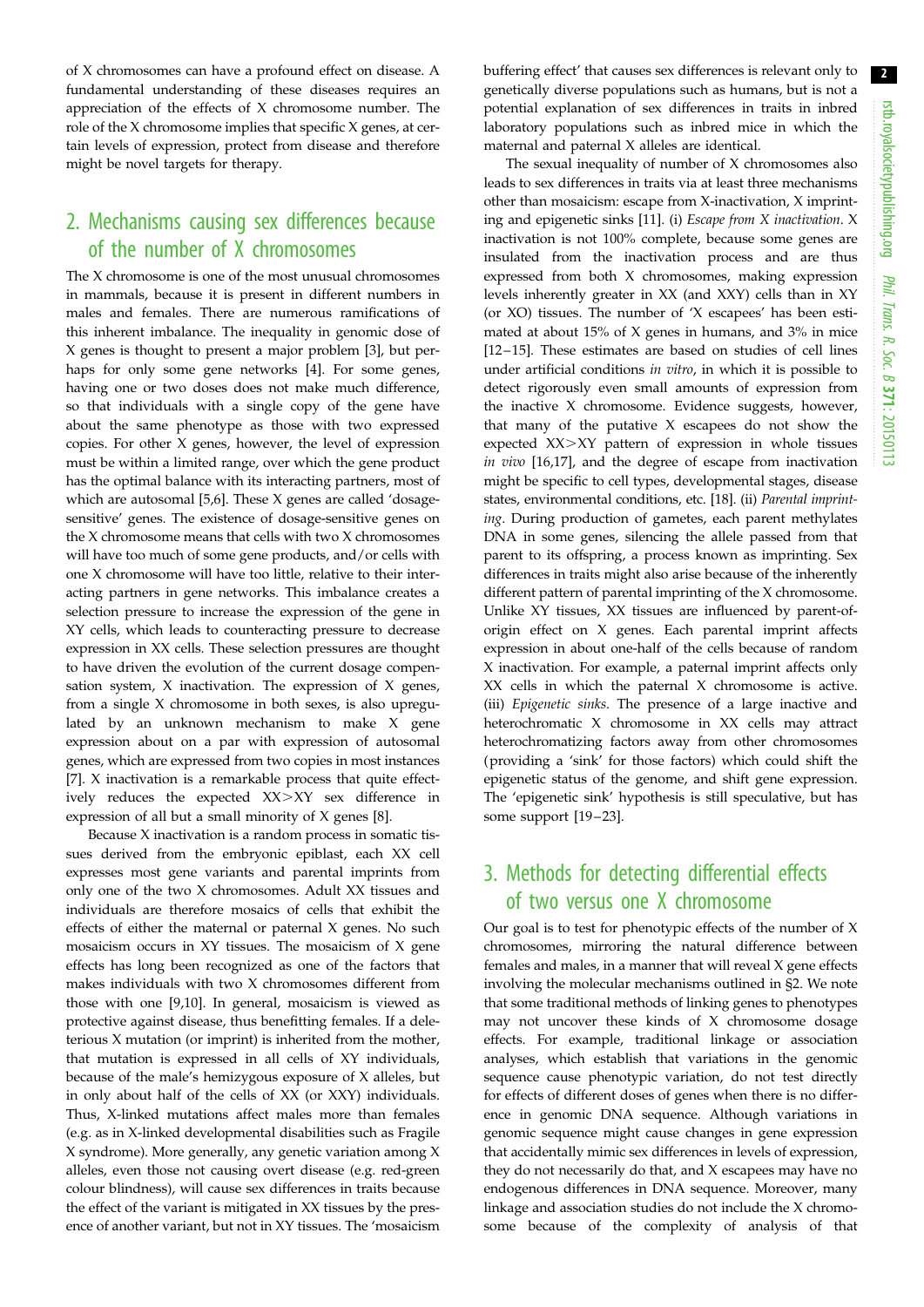<span id="page-4-0"></span>

**Figure 1.** Effects of one versus two X chromosomes can be revealed using two mouse models that have various combinations of sex chromosomes and gonad type. In the FCG model, the Y chromosome is deleted for Sry, and designated Y<sup>-</sup>. An Sry transgene (S) is present on chromosome 3 in some groups. Breeding XYM with XXF produces the four genotypes, XX and XY mice with testes (XXM, XYM), and XX and XY mice with ovaries (XXF, XYF). In the XY\* model, breeding an XX mother with XY\* father produces the four genotypes, based on the abnormal recombination of the Y\* chromosome with the X chromosome [\[43](#page-10-0) - [45](#page-10-0)]. Adapted from [[27](#page-10-0)] with permission from Elsevier.

chromosome [[24,25\]](#page-10-0). However, methods that vary the copy number of the X chromosome to observe its effects in vivo have been informative [\[25](#page-10-0)].

We discuss here mouse models for comparing mice with different numbers of the X chromosome [\[26](#page-10-0)–[28\]](#page-10-0), because this species is the most genetically tractable whole-animal mammalian model of human physiology and disease. An important problem is that groups with different numbers of X chromosomes could conceivably have different levels of gonadal hormones, so that group differences might be caused by gonadal hormones rather than direct effects of X genes on non-gonadal tissues. For example, naturally occurring variation in the number of X chromosomes in humans is associated with changes in adult gonadal hormone levels. Women with Turner syndrome (XO) are infertile and have altered levels of androgens and oestrogens, compared with XX females [\[29](#page-10-0)]. Klinefelter syndrome (KS) men (XXY) are also infertile and have lower levels of androgens than XY men [\[30\]](#page-10-0). XXY mice similarly are infertile and have lower levels of androgens compared with XY [[31](#page-10-0)–[33](#page-10-0)], but XY and XXY male mice appear to have similar levels of androgens prenatally [[34](#page-10-0)]. The endocrine differences between XO and XX mice are reduced relative to those in humans. XO mice are fertile in some genetic backgrounds, and prenatal levels of androgens appear to be similar to those of XX mice [[34](#page-10-0)]. Nevertheless, one cannot assume that there are no differences in the levels of ovarian hormones. Accordingly, methods must be used to deal with the possible problem that varying X chromosome number could bring changes in the levels of gonadal hormones, which cause differences in non-gonadal

traits. Distinguishing hormonal and non-hormonal effects of X chromosome number is a challenge.

One approach to circumventing the issue of confounding gonadal hormone levels is to gonadectomize (GDX) mice as adults (with or without equal hormone replacement) to control hormone levels, so that groups of adult mice can be effectively compared when hormonal levels are the same [[35\]](#page-10-0). Although that method eliminates many possible confounding effects of hormones, it is not sufficient to eliminate all conceivable group differences caused by gonadal hormones. Gonadal hormone effects can be long-lasting, so that group differences may exist even before birth, or before the time of GDX, and can potentially cause phenotypic differences in adulthood [\[36](#page-10-0),[37\]](#page-10-0). (Nevertheless, prenatal differences in gonadal hormone levels, in mice with the same type of gonad, have not been detected in two mouse models discussed here, the Four Core Genotypes (FCG) and XY\* models [[34,38](#page-10-0)].) Ultimately, there are almost no methods for keeping gonadal hormones equivalent among groups during the entire lifetime, except in mice that lack gonads entirely [[39](#page-10-0)–[41](#page-10-0)]. However, as we see in §4, it is possible to discover differences in mice with different sex chromosomes that are not explained by effects on gonadal secretions.

One useful model is the FCG model [\[28,35](#page-10-0),[42\]](#page-10-0), which produces XX and XY mice with testes (XXM and XYM) or with ovaries (XXF and XYF) (figure 1). Thus, the XX versus XY comparison can be made when both groups have testes, or have ovaries. The XX and XY groups with the same type of gonad have similar levels of gonadal hormones in adulthood [[46](#page-10-0) –[50](#page-11-0)]. Moreover, differences between XX and XY mice are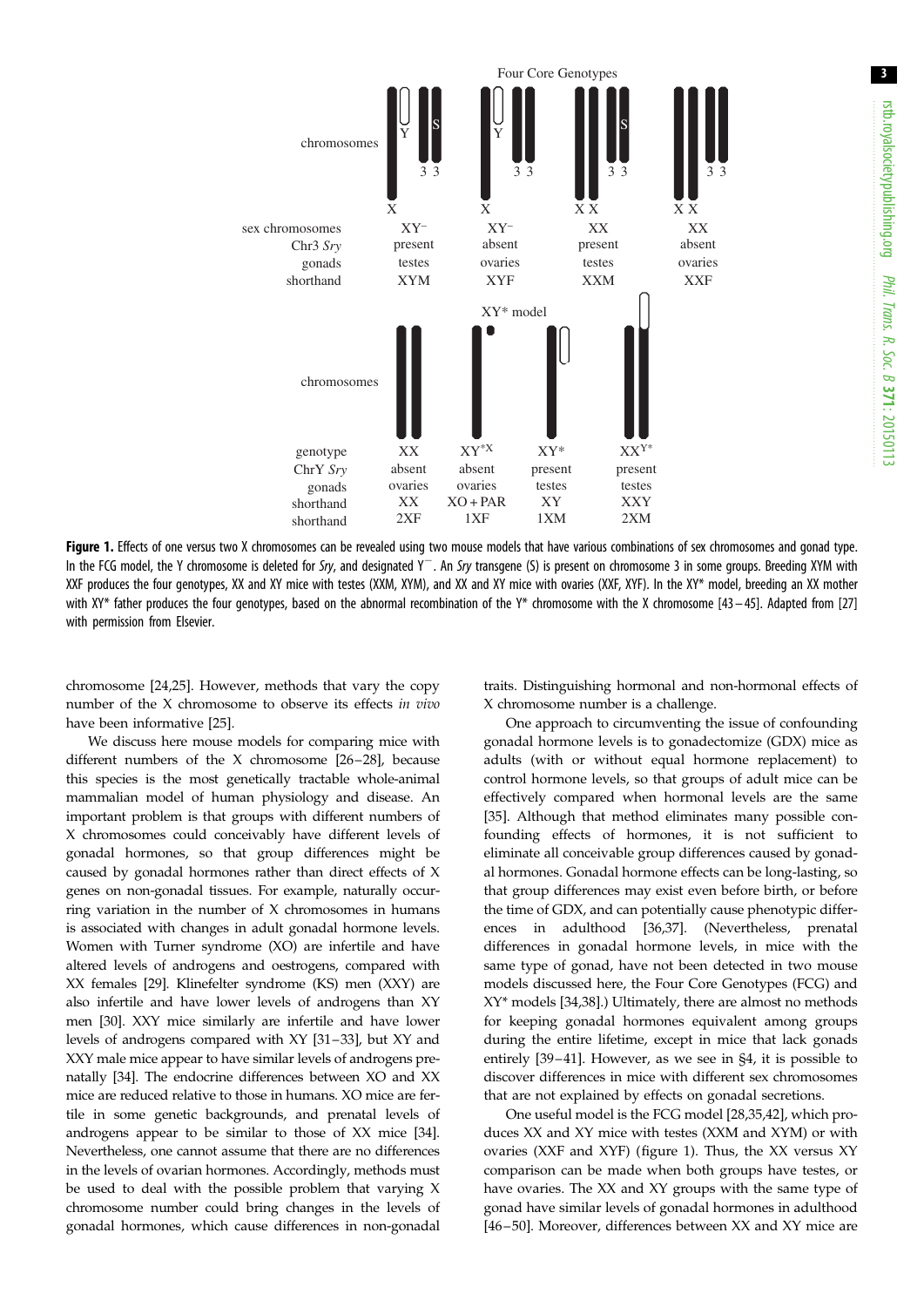found after the gonads are removed in adulthood (making their adult gonadal hormone levels zero, and equivalent across groups). In some cases, the XX versus XY difference observed in mice with ovaries is similar to the XX versus XY difference observed in mice with testes. That result suggests that sex chromosome differences can occur under quite different hormonal conditions including during prenatal life (see examples in §4). The FCG model has the major advantage that it detects XX versus XY differences that are independent of type of gonad. The model does not solve whether these sex chromosome effects are caused by the number of X chromosomes (1 versus 2) or the presence of the Y chromosome. For that purpose, the XY\* model is useful. It compares groups that have sex chromosomes that are similar to XO, XX, XY and XXY ([figure 1\)](#page-4-0). In this model, two comparisons test for different effects of one versus two X chromosomes: XO versus XX, and XY versus XXY [\(figure 1\)](#page-4-0). The combined use of the FCG and XY\* models offers the advantage that a sex chromosome effect can be detected and found to be insensitive to gonadal type in the FCG model, and then confirmed in a completely different genetic model using XY\* mice, which also discriminates between effects caused by X or Y chromosome number. The XY\* model may be used by itself, to demonstrate differences in the effects of one versus two X chromosomes, in the presence (XY versus XXY) or absence (XO versus XX) of the Y chromosome [\[51](#page-11-0)]. The XY\* model also tests for the effect of a Y chromosome (XO versus XY or XX versus XXY), but in this model the Y chromosome effects are most likely the result of effects of testicular secretions, because the mice with Y chromosomes have testes. In  $\S4(a-c)$ , we illustrate the use of these and related mouse models to identify mechanisms that contribute to sex differences in traits such as obesity, cardiovascular disease and behaviour.

### 4. Test cases showing effects of X chromosome number

#### (a) Sex differences in metabolism and adiposity

Women and men differ in the amount and distribution of fat in the body, and overweight and obesity have differential effects on health of the two sexes [\[52\]](#page-11-0). Mice are an important genetic model in research on obesity and metabolic syndrome. As adults, male mice generally weigh more than female mice. In the C57BL/6 strain, the sex difference is approximately 25%. This difference can be seen in gonad-intact FCG mice [\(figure 2](#page-6-0)a). By 45 days of age, after puberty, XXM or XYM mice (males with testes) weigh more than XXF and XYF (females with ovaries). To test if the sex difference is caused by adult secretions of gonadal hormones, the gonads are removed [\(figure 2](#page-6-0)b). Within a month after GDX, all four groups weigh about the same, because of reduced increase of body weight in males and increase in body weight in females, indicating that the main sex difference in body weight was influenced by both testicular and ovarian sections [\[43](#page-10-0)[,53,55](#page-11-0)]. In mice gonadectomized for seven weeks or longer, however, the XX mice gradually gain weight relative to XY mice, leading to a large  $XX > XY$  difference in body weight by eight months after GDX. This demonstrates that two X chromosomes are associated with enhanced body weight, a finding that could never be determined by comparing

standard XX female and XY male mice, which differ from one another in both gonad type and sex chromosome complement. This sex chromosome effect cannot be explained by group differences in gonadal hormones secreted in adulthood, because the groups had no gonadal hormones for a prolonged period of adulthood. The effect is also not likely to have been caused by group differences in the levels of gonadal hormones secreted before GDX in adulthood, because the  $XX>XY$  difference occurs when comparing XX and XY groups that both had either testes or ovaries. The sex chromosome effect therefore occurs robustly under distinctly different hormonal conditions. Moreover, comparison of XX and XY FCG mice with the same type of gonad has uncovered no prenatal or adult XX–XY difference in levels of gonadal hormones [\[38,46](#page-10-0)–[50\]](#page-11-0).

The XX chromosome effect on body weight could potentially be caused by the presence of two X chromosomes, or by the absence of a Y chromosome. To distinguish these possibilities, mice from the XY\* model were studied. In mice gonadectomized as adults, body weight increased in mice with two X chromosomes (XX and XXY) more than in mice with one X chromosome (XO or XY), but the presence or absence of the Y chromosome had little apparent effect ([figure 2](#page-6-0)c) [[53](#page-11-0)]. Thus, the effect is caused by the inherent sex difference in number of X chromosomes. The results from XY\* mice confirm and extend those from FCG mice, using a different genetic model.

The X chromosome effect on body weight is associated with several metabolic changes. One reason for the greater body weight and adiposity of XX mice, relative to XY, could be that they begin their diurnal phase of feeding earlier, and ingest more food during the light phase of the cycle [[53,55\]](#page-11-0). Thus, the time of food intake, rather than total amount eaten, could be affected by the number of X chromosomes. Mice with two X chromosomes also have higher expression of growth hormone mRNA in the arcuate nucleus of the hypothalamus, which likely reflects different activity of hypothalamic circuits regulating feeding [\[56](#page-11-0),[57\]](#page-11-0). Mice with two X chromosomes (relative to those with one) also express higher levels of the gene Pdyn in the striatum [[58\]](#page-11-0), which is conceivably related to feeding behaviour [\[59](#page-11-0)]. The changes in feeding in XX mice gonadectomized as adults likely contribute to the accrual of nearly double the levels of body fat as XY mice [\[53](#page-11-0)]. Moreover, when GDX XX mice are fed a high fat, simple carbohydrate diet, they gain weight faster than XY mice, develop insulin resistance, and have greatly elevated levels of liver fat [[53\]](#page-11-0). In addition, XX mice have altered levels of circulating lipoproteins compared with XY mice, including about 20% higher levels of high-density lipoproteins, both when they are gonad-intact and after GDX, and when fed different diets ([figure 2](#page-6-0)d) [[54\]](#page-11-0). Again, this difference is attributable to the number of X chromosomes.

#### (b) Sex differences in cardiovascular disease

Men and women differ in their susceptibility to cardiovascular artery disease, which is a leading cause of death [\[60\]](#page-11-0), but the biological basis of the sex difference is not well understood. The FCG and XY\* mouse models have also been studied in a mouse model of ischaemia/reperfusion (I/R) injury in the heart [\[61\]](#page-11-0) [\(figure 3\)](#page-7-0) modelling a human heart attack. FCG and XY\* mice were GDX and used one month later to remove any possible group differences in levels of gonadal hormones. In an in vivo model, blood flow to some regions of the heart is stopped by ligating one of the cardiac arteries for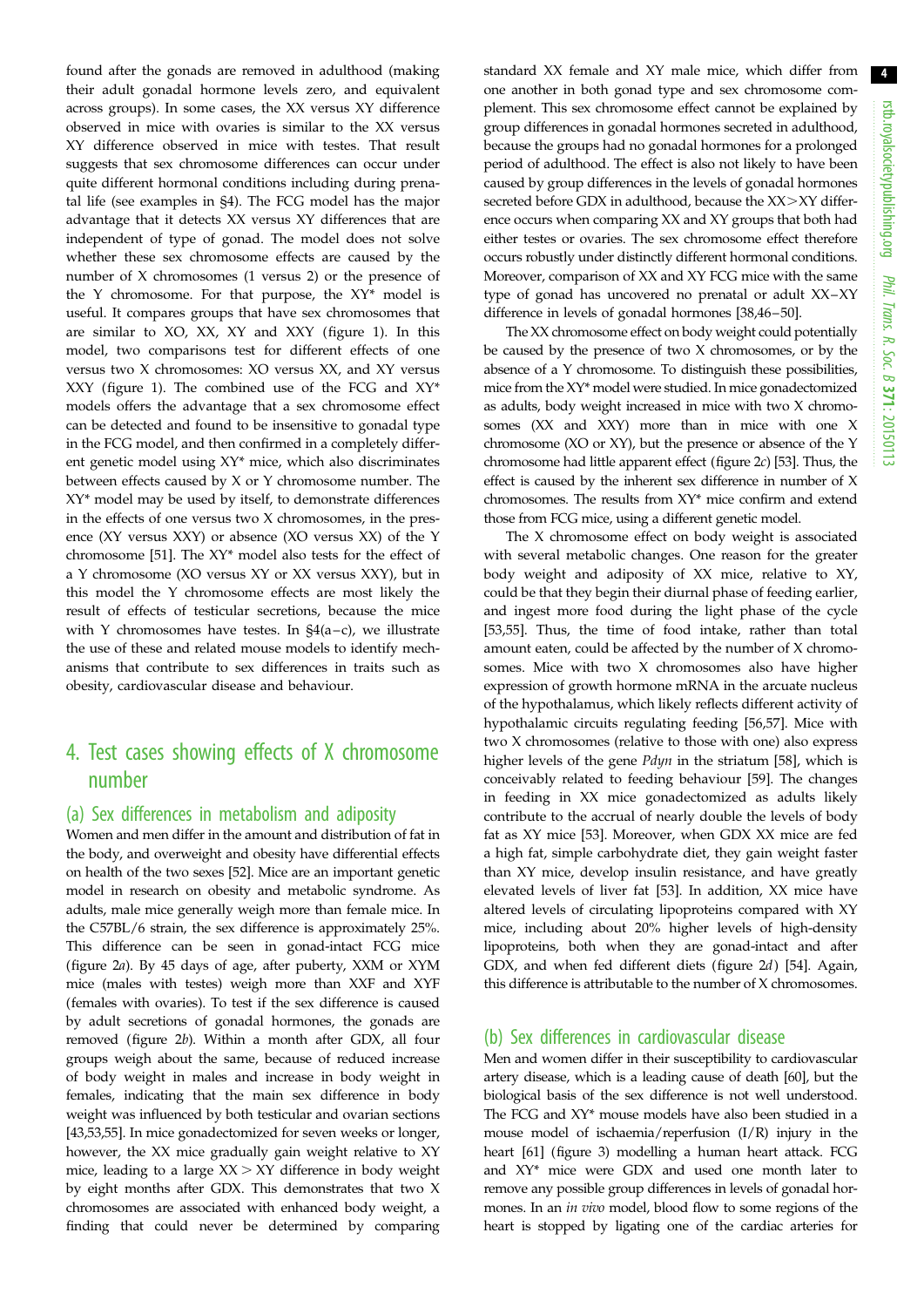<span id="page-6-0"></span>

body weight dynamics in progeny of XY\* mice after GDX (*c*)

(*d*)





Figure 2. The FCG and XY\* models are used to demonstrate that the number of X chromosomes contributes to sex differences in body weight and lipoprotein levels. (a) At weaning (age 21 days), the FCG groups have similar body weight, but after puberty (day 45), mice with testes had greater body weight than mice with ovaries ( $^{\ddagger}p$   $<$  0.000001), and mice with XX sex chromosomes weighed slightly more than XY ( $^{\ast}p$   $<$  0.05). After mice were gonadectomized (GDX) at 75 days of age, and allowed to grow for 10 months, XX mice weighed much more than XY mice, in both gonadal male groups and gonadal female groups ( $^\dagger p <$  0.0001), and females were heavier than males (\*\*p < 0.01). The effects of sex chromosome complement interacted significantly with the effects of gonad type (int, \*p < 0.05). (b) Growth curves for FCG mice GDX at day 75 (week 0). Before gonadectomy (GDX), mice with ovaries weighed less than mice with testes, and XX mice weighed more than XY mice. The sex difference caused by gonadal secretions acting in adulthood disappeared within four to five weeks after GDX, and thereafter XX mice gained more weight than XY mice. (c) The sex chromosome effect on body weight is confirmed in the XY\* model and found to be caused by the number of X chromosomes, using the same GDX design as in a and b. After GDX at day 75, mice with two X chromosomes gained weight more than mice with one X chromosome ( $p < 0.000001$ ). (d) Metabolic effects of X chromosome number. In FCG mice (left and centre panels) that were gonad-intact or GDX. and in mice eating low-fat lab chow or a high cholesterol diet, XX mice had consistently higher plasma levels of high-density lipoprotein (HDL) cholesterol, independent of their gonadal sex. In the XY\* model, mice with two X chromosome had higher HDL levels than mice with one X chromosome. \*p < 0.05, \*\* $p <$  0.01, \*\*\* $p <$  0.001,  $^{\dagger}p <$  0.0001. Adapted from [\[53,54](#page-11-0)], with permission from Wolters Kluwer Health, Inc.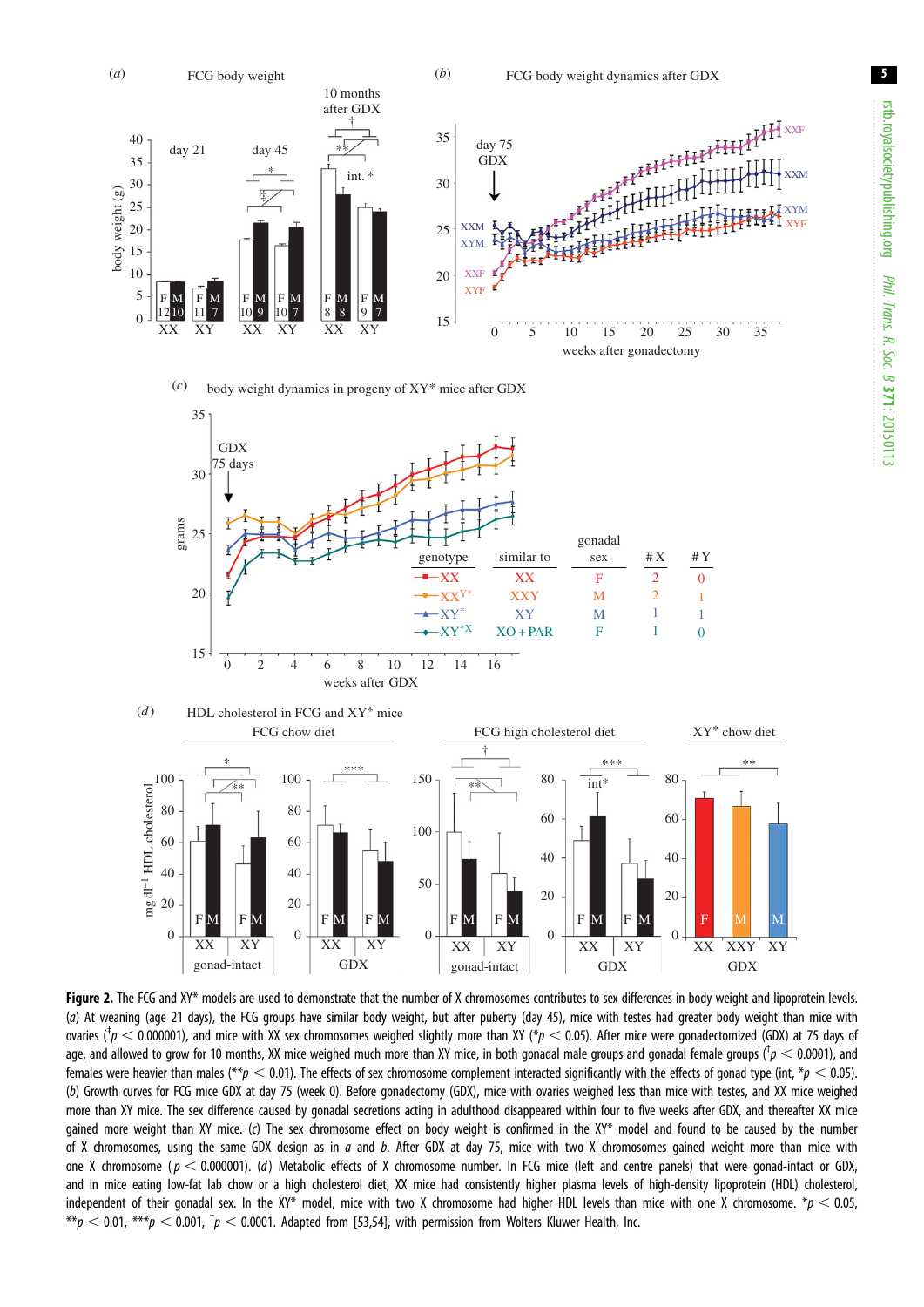<span id="page-7-0"></span>

Figure 3. Use of the FCG model shows that after ischaemia/reperfusion injury, GDX XX mice have worse recovery and larger myocardial infarct area compared with GDX XY mice, irrespective of gonadal type. (a) Experimental protocol in vivo: the left anterior descending artery was occluded in GDX FCG mice for 30 min followed by 24 h of reperfusion. (b) Representative cross sections of heart muscle stained with triphenyl tetrazolium chloride. The white area represents the infarcted area, blue shows the non-infarcted area, red plus white areas show risk area. (c) Percentage of area at risk (AAR) divided by left ventricle area. (d) Infarct size (IS) divided by AAR.  $**p < 0.01$ ,  $n = 6-7$ . (e) Experimental protocol ex vivo: perfusion of the heart is shut off for 30 min, then reperfused for 60 min before measuring heart function. (f) The rate pressure product (RPP), a measure of recovery after injury, was worse in XX than XY mice. \*\*p < 0.01. (q) Use of the XY\* model shows that in the ex vivo system, mice with two X chromosomes (XX, XXY) have worse recovery (lower RPP) than mice with one X chromosome (XO, XY). (h) The infarct size as the percentage of total ventricular area in hearts ex vivo. \*p < 0.05. Adapted from [\[61\]](#page-11-0) with permission from Oxford University Press.

30 min, then the ligature is removed to start the blood flow to the heart muscle for 24 h, producing  $I/R$  injury (figure  $3a-d$ ). In an ex vivo model, in which the heart is removed from the mouse and perfused through the aorta with an oxygenated physiological buffer, the flow is interrupted for 30 min and then restarted for 60 min to simulate I/R injury in humans (figure  $3e-h$ ). In both *in vivo* and *ex vivo* models, the infarct size was measured at the end of the experiment. In the ex vivo model, haemodynamic parameters were measured throughout the experiment such as rate pressure product (RPP). The infarct size in GDX FCG mice was strikingly greater in XX than XY (approx. 40%) in the in vivo model, independent of the gonadal sex in mice (figure 3b–d). Consistent with larger infarct size in XX mice in vivo, the heart functional recovery after ischaemia in the ex vivo model was significantly lower in XX than XY mice in GDX FCG mice, as indicated by RPP (figure  $3f$ ). When the XY\* model was subjected to ex vivo I/R injury, RPP was significantly lower and the infarct size was significantly larger in mice with two X chromosomes, relative to mice with one X chromosome, and the presence of the Y chromosome appeared to have no effect (figure  $3g,h$ ). These studies of X chromosome effects on cardiovascular disease mirror the studies on metabolism discussed in §4(a), in that two X chromosomes confer a greater disease burden than one X chromosome.

#### (c) Sex differences in behaviour

Studies of mouse behaviour also provide evidence that the number of X chromosomes contributes to sex differences. Fear reactivity in gonad-intact adult mice is greater in XO than XX mice, shown by the reluctance of the mouse to venture into an open area of an elevated plus maze. This difference is not explained by the number of genes in the pseudoautosomal region (PAR), but by the difference in number of non-PAR X genes [[62\]](#page-11-0). In studies of sexual behaviour, when mice of the XY\* model are GDX as adults and treated equally with testosterone, then tested with a receptive female, they show male sex behaviour differently depending on the number of X chromosomes [[34\]](#page-10-0). In juvenile mice of the XY\* model tested at approximately three weeks of age, mice with one X chromosome show less social behaviour when paired with another mouse, compared with mice with two X chromosomes [[51\]](#page-11-0). Mice with one X chromosome investigated their cage partners more frequently than mice with two X chromosomes, but spent less total time in proximity to or interacting with the partner. When tested for preference for a novel versus familiar mouse, mice with two X chromosomes had greater preference for the unfamiliar mouse. The greater anxiety-like behaviour, found in adult mice with one X chromosome [\[62](#page-11-0)], was also found in juvenile mice [[51\]](#page-11-0), and may help explain the tendency of mice with one X chromosome to avoid novel mice or social partners, more than mice with two X chromosomes.

#### (d) Models of sex chromosome aneuploidy

The effects of two versus one X chromosome are not only relevant to the natural difference between the sexes (XX versus XY), but also to two sex chromosome aneuploidies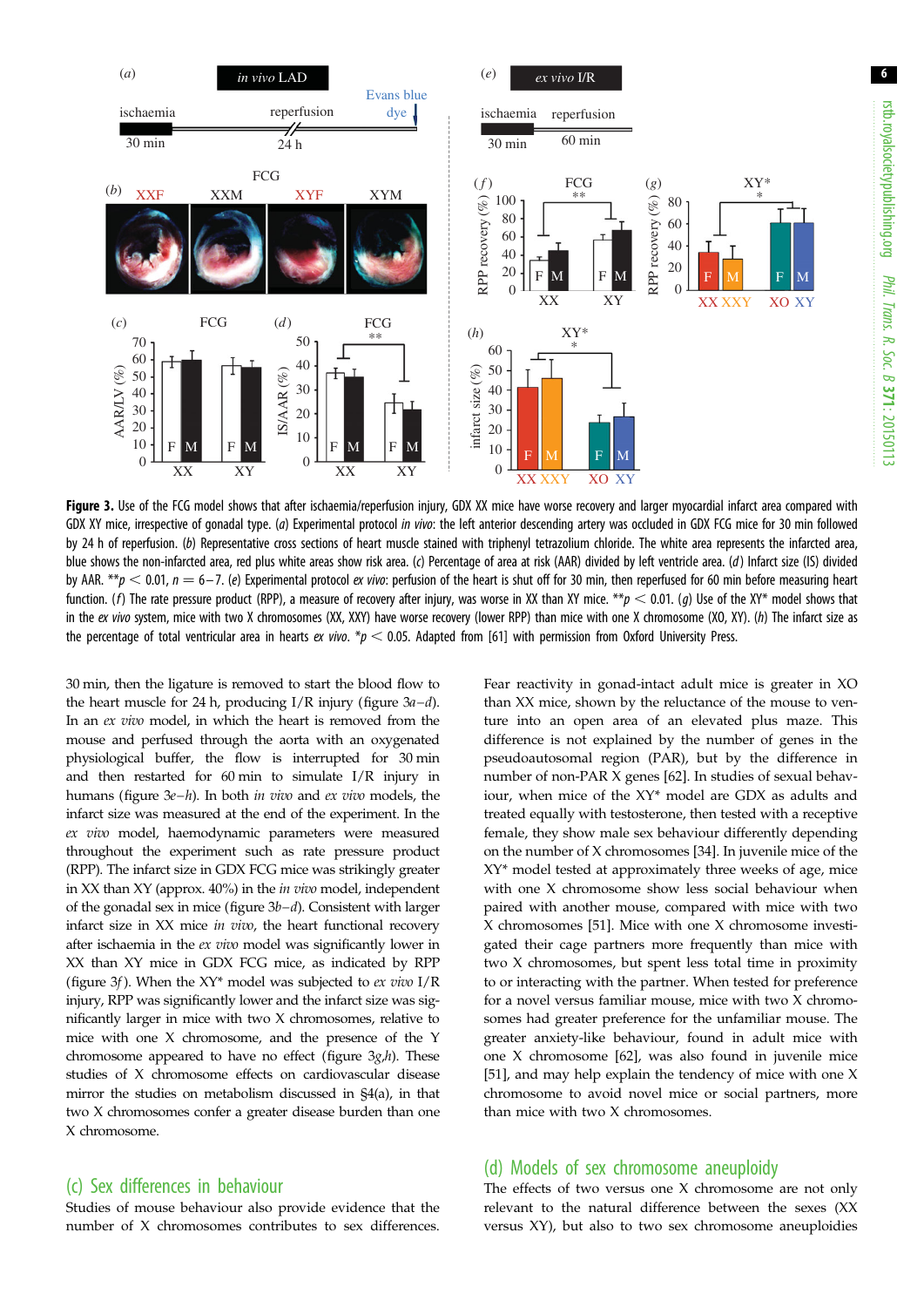that occur with significant frequency in humans: XO (Turner syndrome, 1/2500 live female births) and XXY (KS, 1/600 live male births). XO females differ from XX females exclusively because of the difference in number of X chromosomes, and XXY males differ from normal XY males for the same reason. XXY males experience inactivation of one of the two X chromosomes, as in XX females [\[63](#page-11-0)]. Monosomy of the X chromosome (XO) is usually lethal to human embryos [[64\]](#page-11-0), but those who survive to adulthood have multiple phenotypes including ovarian failure with abnormal levels of reproductive hormones (low oestrogen and elevated androgens), short stature, neck webbing, and susceptibility to cardiovascular and metabolic disease [\[29](#page-10-0)]. Men with KS have small testes, lowered testosterone levels, and increased height. As a group they show greater incidence of behavioural problems including delayed language development and deficits in social and executive functioning [\[65](#page-11-0)]. They experience increased prevalence of several health problems [\[66,67](#page-11-0)], some of which are usually more common in women than in men including breast cancer [\[68](#page-11-0),[69\]](#page-11-0), osteoporosis [\[70](#page-11-0)] and autoimmune diseases including rheumatoid arthritis and systemic lupus erythematosus [[71\]](#page-11-0). KS men have increased body fat, specifically abdominal fat, as well as increased rates of hyperinsulinaemia, insulin resistance, type II diabetes and metabolic syndrome [\[30](#page-10-0)].

The loss of one X chromosome in female mice results in a much milder phenotype than in humans. XO mice are fertile at least in outbred genetic backgrounds. The milder phenotype might result from a smaller number of genes in the mouse PAR than human PAR, which are expected to be expressed differently in XO (one PAR) versus XX (two PARs). In addition, fewer X genes escape inactivation in mice than humans, which would reduce the presumed disparity of expression levels of non-PAR X escapees [[72](#page-11-0)], so fewer phenotypes would be affected. Differences in gene expression have been detected in XO mice relative to XX, including in X escapees [\[73,74](#page-11-0)]. Although XO mice do not completely model Turner syndrome, numerous genes escape X inactivation in both species, so that the XX versus XO comparison in mice may well model some effects of dosage of those genes in humans.

Several mouse models of KS have been used [\[33,](#page-10-0)[75](#page-11-0)–[77](#page-11-0)]. These studies have demonstrated that the second X chromosome in males eliminates sperm production as in KS men [[78\]](#page-11-0), reduces testis size, lowers testosterone levels, induces Leydig cell hyperplasia and causes behavioural deficits [[33](#page-10-0),[79](#page-11-0)]. Moreover, XXY mice have abnormal bone density, and altered sexual partner preferences [\[80,81](#page-11-0)]. In most of these studies, gonad-intact mice were studied, so that the lower levels of testosterone in XXY mice, relative to XY mice, could have caused the difference in phenotype, instead of direct (non-gonadal) effects of X genes in mice with one versus two X chromosomes. In some cases, the group differences in adult levels of testosterone were eliminated by castration of adult males, with or without replacement of testosterone [\[34](#page-10-0)[,80](#page-11-0)–[82\]](#page-11-0). For some behaviour traits, such as altered social interaction and sex preference, equalizing hormone levels ameliorated group differences [[81](#page-11-0)]. However, differences in male sexual behaviour and in bone architecture persisted despite castration and testosterone replacement [\[34](#page-10-0)[,80\]](#page-11-0). These studies ruled out effects of circulating testosterone as the responsible mechanism, but in these studies it is difficult to assess if XY versus XXY differences in levels of testicular hormones before the time of GDX contributed to group differences in phenotype.

Recently, we introduced a novel model of KS, the 'Sex Chromosome Trisomy' (SCT) model, which produces XX, XY, XXY and XYY mice ([figure 4](#page-9-0)a) [[77](#page-11-0),[83](#page-11-0)]. In this model, as in the FCG model, the Sry gene is not on the Y chromosome, but is present on an autosome as a transgene. Thus, each of the four sex chromosome groups is produced with Sry (with testes) or without Sry (with ovaries). The comparison of XXY groups, modelling KS versus normal men, tests for the effects of one versus two X chromosomes when a Y chromosome is present. The model expands the ability to detect effects of the second X chromosome that do not depend on testicular secretions, because the model tests the effects also in mice that do not have testes. In SCT mice GDX as adults and then treated equally with testosterone, XXY mice weigh more than XY mice and have more body fat and less lean mass, compared with  $XY$  mice [\(figure 4](#page-9-0)b) [\[77\]](#page-11-0). The occurrence of these differences in mice that had either testes or ovaries indicates that the group differences do not depend on XXY versus XY differences in the levels of testicular hormones. In tests of sexual partner preference of SCT mice, again GDX and treated with testosterone, XXY male mice also spent less time with a female test mouse than did XY male mice, suggesting a feminizing influence of the second X chromosome on sexual partner preference [\[83\]](#page-11-0). This influence appeared to be dependent on the presence of the Y, as the partner preference of XX male mice did not differ from XY males. In the same mice, gene expression was measured in the bed nucleus of the stria terminalis and the striatum. Most genes in XXY males were found to be male-typical in their expression patterns, but a substantial minority of genes in both regions was significantly more female-typical. These genes are candidates for genetic contributors to the KS phenotype

### 5. Candidate X genes that cause sex differences

The inherent sexual imbalance in the number of X chromosomes has now been shown to have unexpectedly large effects on phenotypes, including susceptibility to disease. The next step is to identify the  $X$  genes that contribute to this imbalance, and to understand the downstream pathways that affect phenotypes. Although the X chromosome is large and gene-rich, the candidate genes are less numerous, because we can focus on either imprinted genes or genes escaping X inactivation. Tissue-specific parent-of-origin effects on gene expression are just now being reported for an increasing number of  $X$  genes [\[84](#page-11-0)–[86](#page-11-0)], but it is not clear how many of these will emerge as viable candidates for explaining phenotypic sex differences caused by different number of X chromosomes. By contrast, the number of X escapees resulting in sex differences in expression is relatively small [[13\]](#page-10-0), making their analysis more tractable and attractive at present. In mice, several X escapee genes are particularly interesting: Kdm5c, Kdm6a, Eif2s3x and Ddx3x. These are routinely found by numerous laboratories to be expressed at higher levels in XX (or XXY) than XY (or XO) mice in numerous tissues [[53](#page-11-0),[56](#page-11-0),[61](#page-11-0),[73](#page-11-0),[74,87](#page-11-0)–[92](#page-12-0)]. Each escapes X chromosome inactivation in humans and mice [\[93](#page-12-0)–[97](#page-12-0)]. Two of these genes, Kdm5c and Kdm6a, are histone demethylases that are expected to have widespread effects on gene expression throughout the genome, and null mutations of each are implicated in human disease [\[98,99](#page-12-0)]. Ddx3x is an RNA helicase involved in several basic cellular processes such as transcription, RNA transport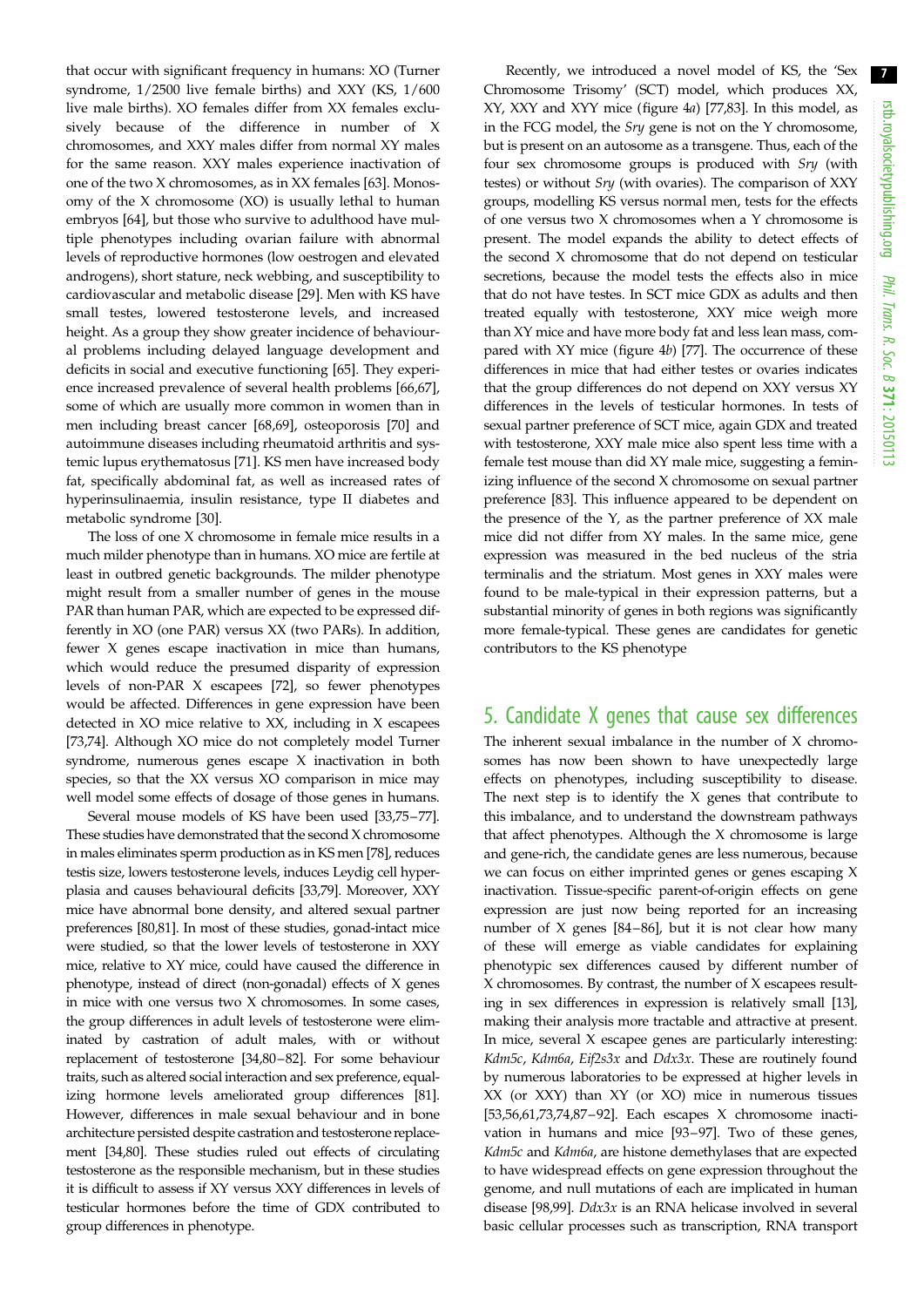<span id="page-9-0"></span>

Figure 4. The Sex Chromosome Trisomy model. (a) The model involves crossing FCG XY (Sry<sup>+</sup>) male (same as XYM in [figure 1](#page-4-0)) with XXY<sup>-</sup> female who has the same Y $^-$  as in the FCG model ([figure 1](#page-4-0)). The father's Sry is transgenic on chromosome 3. Eight genotypes are produced, XX, XY, XXY and XYY, each with either testes or ovaries. (b) Body weight data from SCT mice shows that after gonadectomy (GDX) in adulthood and treatment with testosterone (T), XXY mice weigh more (b) and have more body fat relative to body weight (c), compared with XY mice. Adapted from [\[77,83](#page-11-0)].

and splicing, and translation, and is implicated in human cancer and intellectual disability [[100](#page-12-0)]. Less is known about  $Eif2s3x$ , a translation initiation factor, which is the X-linked paralogue of Eif2s3y, a spermatogonial proliferation factor [\[101\]](#page-12-0). Each of these genes has a closely related gene on the Y chromosome, the expression of which in XY males could compensate for the lack of a second copy of the X gene in males. However, the Y genes are unlikely to offset sex differences in effects of X escapees. In some cases, the X and Y copies appear to have diverged in function [[102\]](#page-12-0) or pattern of expression [\[89,90\]](#page-12-0), suggesting that the compensation by the Y paralogue is not complete. Thus, the X escapee genes remain exciting candidates for explaining the effects of two X chromosomes relative to one. Tests of this idea require careful manipulation of the dose of the genes in mouse models, to determine if one versus two copies of the gene causes phenotypic changes similar to the comparison of one versus two copies of the entire X chromosome.

### 6. Conclusion and prospectus

In the twentieth century, gonadal hormones emerged as the primary proximate factors that act on tissues to cause sex

differences in phenotypes. Their effect was so pervasive that they were essentially the only proximate factors incorporated into theories of the origins of sex differences in phenotype. In the past two decades, however, the sexual imbalance of effects of the X and Y chromosomes have been clearly shown to cause sex differences in non-gonadal tissues that are not mediated by gonadal hormones [\[10,11,35](#page-10-0)[,103](#page-12-0)–[105\]](#page-12-0). More of these effects have been localized to the X chromosome than to the Y chromosome. Although specific X genes are prime candidates for these effects, we cannot rule out nongenic effects of the X chromosome as reviewed above. These studies are still in their infancy, because we do not know yet which X genes are responsible, and how they act. An important question that is almost completely unstudied is how the multiple sex-biasing factors, hormones and sex chromosome genes, interact with each other in specific instances. Thus, we can expect exciting developments in the near future.

Authors' contributions. A.P.A. drafted the manuscript, which was edited by all other authors.

Competing interests. The authors declare no competing interests. Funding. Supported by DK083561 (A.P.A., X.C., K.R.), HL119886 (M.E., A.P.A.), HD076125 (A.P.A., E.V.), HL90553 (K.R.), NS043196 (A.P.A.), T32GM007185 (J.C.L.) and T32HD007228 (S.M.W.).

### **References**

- 1. Goodfellow PN, Lovell-Badge R. 1993 SRY and sex determination in mammals. Annu. Rev. Genet. 27, 71– 92. ([doi:10.1146/annurev.ge.27.120193.000443](http://dx.doi.org/10.1146/annurev.ge.27.120193.000443))
- 2. Burgoyne PS. 1998 The role of Y-encoded genes in mammalian spermatogenesis. Semin. Cell Dev. Biol. 9, 423– 432. ([doi:10.1006/scdb.1998.0228\)](http://dx.doi.org/10.1006/scdb.1998.0228)
- 3. Marahrens Y, Panning B, Dausman J, Strauss W, Jaenisch R. 1997 Xist-deficient mice are defective in dosage compensation but not spermatogenesis.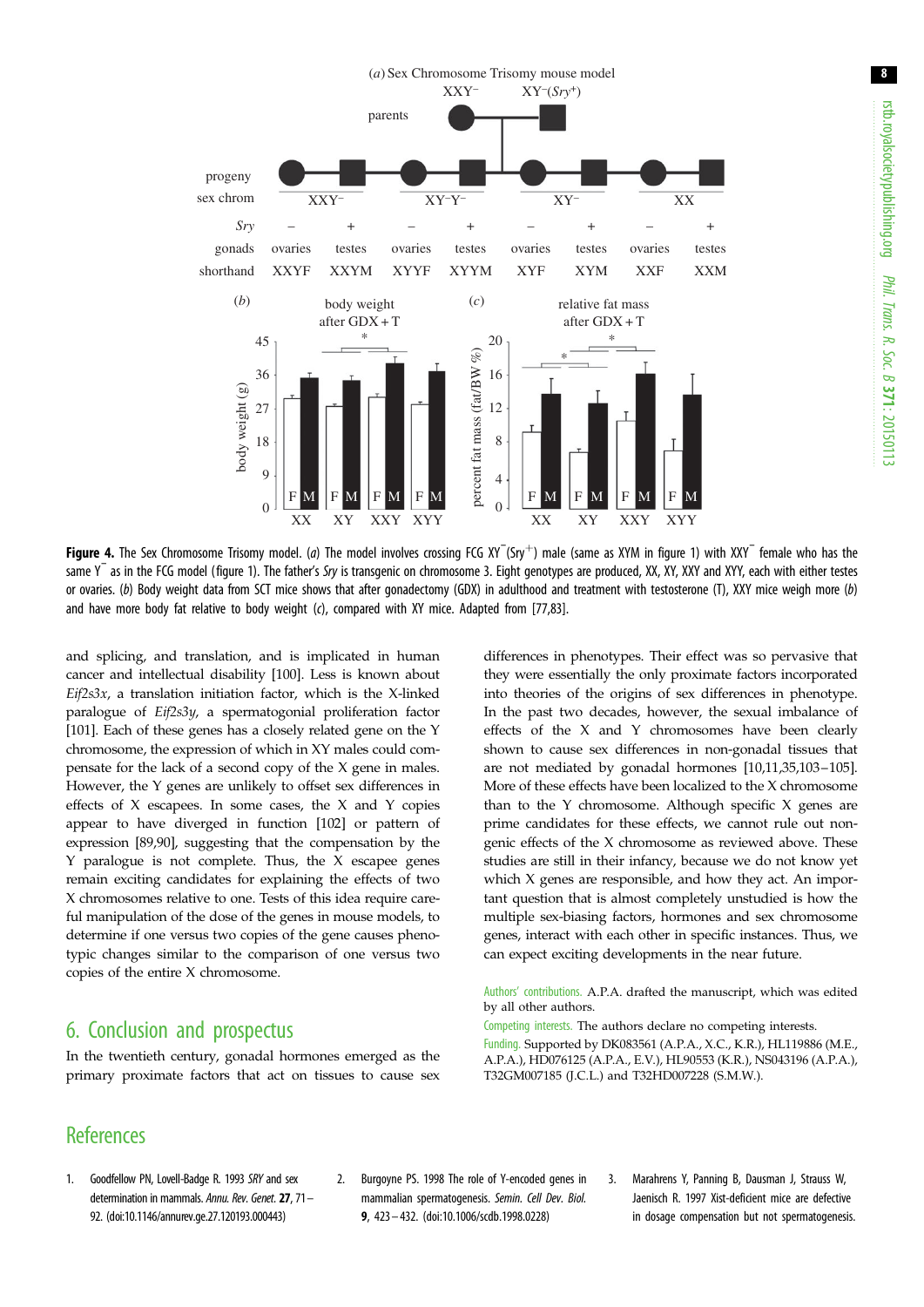<span id="page-10-0"></span>Genes Dev. 11, 156– 166. [\(doi:10.1101/gad.11.2.](http://dx.doi.org/10.1101/gad.11.2.156) [156](http://dx.doi.org/10.1101/gad.11.2.156))

- 4. Gupta V, Parisi M, Sturgill D, Nuttall R, Doctolero M, Dudko OK, Malley JD, Eastman PS, Oliver B. 2006 Global analysis of X-chromosome dosage compensation. J. Biol. 5, 3. [\(doi:10.1186/jbiol30\)](http://dx.doi.org/10.1186/jbiol30)
- 5. Oliver B. 2007 Sex, dose, and equality. PLoS Biol. 5, e340. [\(doi:10.1371/journal.pbio.0050340](http://dx.doi.org/10.1371/journal.pbio.0050340))
- 6. Chen ZX, Oliver B. 2015 X chromosome and autosome dosage responses in Drosophila melanogaster heads. G3 (Bethesda) **5**, 1057 - 1063. [\(doi:10.1534/g3.115.017632\)](http://dx.doi.org/10.1534/g3.115.017632)
- 7. Nguyen DK, Disteche CM. 2006 Dosage compensation of the active X chromosome in mammals. Nat. Genet. 38, 47 – 53. [\(doi:10.1038/](http://dx.doi.org/10.1038/ng1705) [ng1705\)](http://dx.doi.org/10.1038/ng1705)
- 8. Itoh Y et al. 2007 Dosage compensation is less effective in birds than in mammals. J. Biol. 6, 2. [\(doi:10.1186/jbiol53\)](http://dx.doi.org/10.1186/jbiol53)
- 9. Migeon BR. 2007 Females are mosaic: X inactivation and sex differences in disease. Oxford, UK: Oxford University Press.
- 10. Arnold AP. 2004 Sex chromosomes and brain gender. Nat. Rev. Neurosci. 5, 701– 708. [\(doi:10.](http://dx.doi.org/10.1038/nrn1494) [1038/nrn1494\)](http://dx.doi.org/10.1038/nrn1494)
- 11. Arnold AP. 2011 The end of gonad-centric sex determination in mammals. Trends Genet. 28. 55 – 61. ([doi:10.1016/j.tig.2011.10.004\)](http://dx.doi.org/10.1016/j.tig.2011.10.004)
- 12. Carrel L, Cottle AA, Goglin KC, Willard HF. 1999 A first-generation X-inactivation profile of the human X chromosome. Proc. Natl Acad. Sci. USA 96, 14 440– 14 444. ([doi:10.1073/pnas.96.25.14440](http://dx.doi.org/10.1073/pnas.96.25.14440))
- 13. Yang F, Babak T, Shendure J, Disteche CM. 2010 Global survey of escape from X inactivation by RNAsequencing in mouse. Genome Res. 20, 614-622. [\(doi:10.1101/gr.103200.109](http://dx.doi.org/10.1101/gr.103200.109))
- 14. Disteche CM. 2012 Dosage compensation of the sex chromosomes. Annu. Rev. Genet. 46, 537 – 560. [\(doi:10.1146/annurev-genet-110711-155454\)](http://dx.doi.org/10.1146/annurev-genet-110711-155454)
- 15. Berletch JB, Yang F, Disteche CM. 2010 Escape from X inactivation in mice and humans. Genome Biol. 11, 213. [\(doi:10.1186/gb-2010-11-6-213](http://dx.doi.org/10.1186/gb-2010-11-6-213))
- 16. Johnston CM, Lovell FL, Leongamornlert DA, Stranger BE, Dermitzakis ET, Ross MT. 2008 Largescale population study of human cell lines indicates that dosage compensation is virtually complete. PLoS Genet. 4, e9. ([doi:10.1371/journal.pgen.](http://dx.doi.org/10.1371/journal.pgen.0040009) [0040009\)](http://dx.doi.org/10.1371/journal.pgen.0040009)
- 17. Deng X, Berletch JB, Nguyen DK, Disteche CM. 2014 X chromosome regulation: diverse patterns in development, tissues and disease. Nat. Rev. Genet. 15, 367– 378. ([doi:10.1038/nrg3687](http://dx.doi.org/10.1038/nrg3687))
- 18. Berletch JB, Ma W, Yang F, Shendure J, Noble WS, Disteche CM, Deng X. 2015 Escape from X inactivation varies in mouse tissues. PLoS Genet. 11, e1005079. ([doi:10.1371/journal.pgen.1005079](http://dx.doi.org/10.1371/journal.pgen.1005079))
- 19. Wijchers PJ, Festenstein RJ. 2011 Epigenetic regulation of autosomal gene expression by sex chromosomes. Trends Genet. 27, 132– 140. ([doi:10.](http://dx.doi.org/10.1016/j.tig.2011.01.004) [1016/j.tig.2011.01.004](http://dx.doi.org/10.1016/j.tig.2011.01.004))
- 20. Wijchers PJ, Yandim C, Panousopoulou E, Ahmad M, Harker N, Saveliev A, Burgoyne PS, Festenstein R. 2010 Sexual dimorphism in mammalian autosomal

gene regulation is determined not only by Sry but by sex chromosome complement as well. Dev. Cell 19, 477– 484. ([doi:10.1016/j.devcel.2010.08.005](http://dx.doi.org/10.1016/j.devcel.2010.08.005))

- 21. Lemos B, Branco AT, Hartl DL. 2010 Epigenetic effects of polymorphic Y chromosomes modulate chromatin components, immune response, and sexual conflict. Proc. Natl Acad. Sci. USA 107, 15 826– 15 831. [\(doi:10.1073/pnas.1010383107](http://dx.doi.org/10.1073/pnas.1010383107))
- 22. Lemos B, Araripe LO, Hartl DL. 2008 Polymorphic Y chromosomes harbor cryptic variation with manifold functional consequences. Science 319, 91-93. [\(doi:10.1126/science.1148861](http://dx.doi.org/10.1126/science.1148861))
- 23. Silkaitis K, Lemos B. 2014 Sex-biased chromatin and regulatory cross-talk between sex chromosomes, autosomes, and mitochondria. Biol. Sex Differ. 5, 2. [\(doi:10.1186/2042-6410-5-2\)](http://dx.doi.org/10.1186/2042-6410-5-2)
- 24. Gao F, Chang D, Biddanda A, Ma L, Guo Y, Zhou Z, Keinan A. 2015 XWAS: a software toolset for genetic data analysis and association studies of the X chromosome. J. Hered. 106, 666 – 671. [\(doi:10.](http://dx.doi.org/10.1093/jhered/esv059) [1093/jhered/esv059](http://dx.doi.org/10.1093/jhered/esv059))
- 25. Broman KW, Sen S, Owens SE, Manichaikul A, Southard-Smith EM, Churchill GA. 2006 The X chromosome in quantitative trait locus mapping. Genetics 174, 2151 – 2158. [\(doi:10.1534/genetics.](http://dx.doi.org/10.1534/genetics.106.061176) [106.061176\)](http://dx.doi.org/10.1534/genetics.106.061176)
- 26. Arnold AP. 2009 Mouse models for evaluating sex chromosome effects that cause sex differences in non-gonadal tissues. J. Neuroendocrinol. 21, 377 – 386. [\(doi:10.1111/j.1365-2826.2009.01831.x](http://dx.doi.org/10.1111/j.1365-2826.2009.01831.x))
- 27. Arnold AP. 2014 Conceptual frameworks and mouse models for studying sex differences in physiology and disease: why compensation changes the game. Exp. Neurol. 259, 2 – 9. ([doi:10.1016/j.expneurol.](http://dx.doi.org/10.1016/j.expneurol.2014.01.021) [2014.01.021\)](http://dx.doi.org/10.1016/j.expneurol.2014.01.021)
- 28. Cox KH, Bonthuis PJ, Rissman EF. 2014 Mouse model systems to study sex chromosome genes and behavior: relevance to humans. Front. Neuroendocrinol. 35, 405– 419. [\(doi:10.1016/j.yfrne.](http://dx.doi.org/10.1016/j.yfrne.2013.12.004) [2013.12.004\)](http://dx.doi.org/10.1016/j.yfrne.2013.12.004)
- 29. Bondy CA. 2009 Turner syndrome 2008. Horm. Res. 71(Suppl 1), 52 – 56. [\(doi:10.1159/000178039](http://dx.doi.org/10.1159/000178039))
- 30. Gravholt CH, Jensen AS, Host C, Bojesen A. 2011 Body composition, metabolic syndrome and type 2 diabetes in Klinefelter syndrome. Acta Paediatr. 100, 871–877. [\(doi:10.1111/j.1651-2227.2011.02233.x](http://dx.doi.org/10.1111/j.1651-2227.2011.02233.x))
- 31. Lue YH, Wang C, Liu PY, Erkilla K, Swerdloff RS. 2010 Insights into the pathogenesis of XXY phenotype from comparison of the clinical syndrome with an experimental XXY mouse model. Pediatr. Endocrinol. Rev. 8(Suppl 1), 140 - 144.
- 32. Wistuba J et al. 2010 Male 41, XXY\* mice as a model for Klinefelter syndrome: hyperactivation of Leydig cells. Endocrinology 151, 2898-2910. [\(doi:10.1210/en.2009-1396\)](http://dx.doi.org/10.1210/en.2009-1396)
- 33. Wistuba J. 2010 Animal models for Klinefelter's syndrome and their relevance for the clinic. Mol. Hum. Reprod. 16, 375– 385. [\(doi:10.1093/molehr/](http://dx.doi.org/10.1093/molehr/gaq024) [gaq024](http://dx.doi.org/10.1093/molehr/gaq024))
- 34. Bonthuis PJ, Cox KH, Rissman EF. 2012 Xchromosome dosage affects male sexual behavior. Horm. Behav. 61, 565– 572. [\(doi:10.1016/j.yhbeh.](http://dx.doi.org/10.1016/j.yhbeh.2012.02.003) [2012.02.003\)](http://dx.doi.org/10.1016/j.yhbeh.2012.02.003)
- 35. De Vries GJ et al. 2002 A model system for study of sex chromosome effects on sexually dimorphic neural and behavioral traits. J. Neurosci. 22, 9005– 9014.
- 36. Phoenix CH, Goy RW, Gerall AA, Young WC. 1959 Organizing action of prenatally administered testosterone propionate on the tissues mediating mating behavior in the female guinea pig. Endocrinology 65, 369– 382. ([doi:10.1210/endo-65-](http://dx.doi.org/10.1210/endo-65-3-369) [3-369\)](http://dx.doi.org/10.1210/endo-65-3-369)
- 37. Arnold AP. 2009 The organizational-activational hypothesis as the foundation for a unified theory of sexual differentiation of all mammalian tissues. Horm. Behav. 55, 570 – 578. ([doi:10.1016/j.yhbeh.](http://dx.doi.org/10.1016/j.yhbeh.2009.03.011) [2009.03.011](http://dx.doi.org/10.1016/j.yhbeh.2009.03.011))
- 38. Itoh Y, Mackie R, Kampf K, Domadia S, Brown JD, O'Neill R, Arnold AP. 2015 Four Core Genotypes mouse model: localization of the Sry transgene and bioassay for testicular hormone levels. BMC Res. Notes 8, 69. ([doi:10.1186/s13104-015-0986-2](http://dx.doi.org/10.1186/s13104-015-0986-2))
- 39. Budefeld T, Grgurevic N, Tobet SA, Majdic G. 2008 Sex differences in brain developing in the presence or absence of gonads. Dev. Neurobiol. 68, 981 – 995. ([doi:10.1002/dneu.20638\)](http://dx.doi.org/10.1002/dneu.20638)
- 40. Grgurevic N, Budefeld T, Spanic T, Tobet SA, Majdic G. 2012 Evidence that sex chromosome genes affect sexual differentiation of female sexual behavior. Horm. Behav. 61, 719 – 724. ([doi:10.1016/j.yhbeh.](http://dx.doi.org/10.1016/j.yhbeh.2012.03.008) [2012.03.008](http://dx.doi.org/10.1016/j.yhbeh.2012.03.008))
- 41. Majdic G, Tobet S. 2011 Cooperation of sex chromosomal genes and endocrine influences for hypothalamic sexual differentiation. Front. Neuroendocrinol. 32, 137 – 145. [\(doi:10.1016/j.yfrne.](http://dx.doi.org/10.1016/j.yfrne.2011.02.009) [2011.02.009](http://dx.doi.org/10.1016/j.yfrne.2011.02.009))
- 42. Arnold AP, Chen X. 2009 What does the 'four core genotypes' mouse model tell us about sex differences in the brain and other tissues? Front. Neuroendocrinol. **30**,  $1-9$ . (doi:10.1016/j.vfrne. [2008.11.001](http://dx.doi.org/10.1016/j.yfrne.2008.11.001))
- 43. Chen X, McClusky R, Itoh Y, Reue K, Arnold AP. 2013 X and Y chromosome complement influence adiposity and metabolism in mice. Endocrinology 154, 1092– 1104. ([doi:10.1210/en.2012-2098](http://dx.doi.org/10.1210/en.2012-2098))
- 44. Eicher EM, Hale DW, Hunt PA, Lee BK, Tucker PK, King TR, Eppig JT, Washburn L. 1991 The mouse Y\* chromosome involves a complex rearrangement, including interstitial positioning of the pseudoautosomal region. Cytogenet. Cell Genet. 57, 221– 230. [\(doi:10.1159/000133152](http://dx.doi.org/10.1159/000133152))
- 45. Burgoyne PS, Mahadevaiah SK, Perry J, Palmer SJ, Ashworth A. 1998 The Y\* rearrangement in mice: new insights into a perplexing PAR. Cytogenet. Cell Genet. 80, 37 - 40. ([doi:10.1159/000014954\)](http://dx.doi.org/10.1159/000014954)
- 46. Gatewood JD, Wills A, Shetty S, Xu J, Arnold AP, Burgoyne PS, Rissman EF. 2006 Sex chromosome complement and gonadal sex influence aggressive and parental behaviors in mice. J. Neurosci. 26, 2335– 2342. [\(doi:10.1523/JNEUROSCI.3743-05.2006](http://dx.doi.org/10.1523/JNEUROSCI.3743-05.2006))
- 47. Palaszynski KM, Smith DL, Kamrava S, Burgoyne PS, Arnold AP, Voskuhl RR. 2005 A Yin-Yang effect between sex chromosome complement and sex hormones on the immune response. Endocrinology 146, 3280– 3285. ([doi:10.1210/en.2005-0284](http://dx.doi.org/10.1210/en.2005-0284))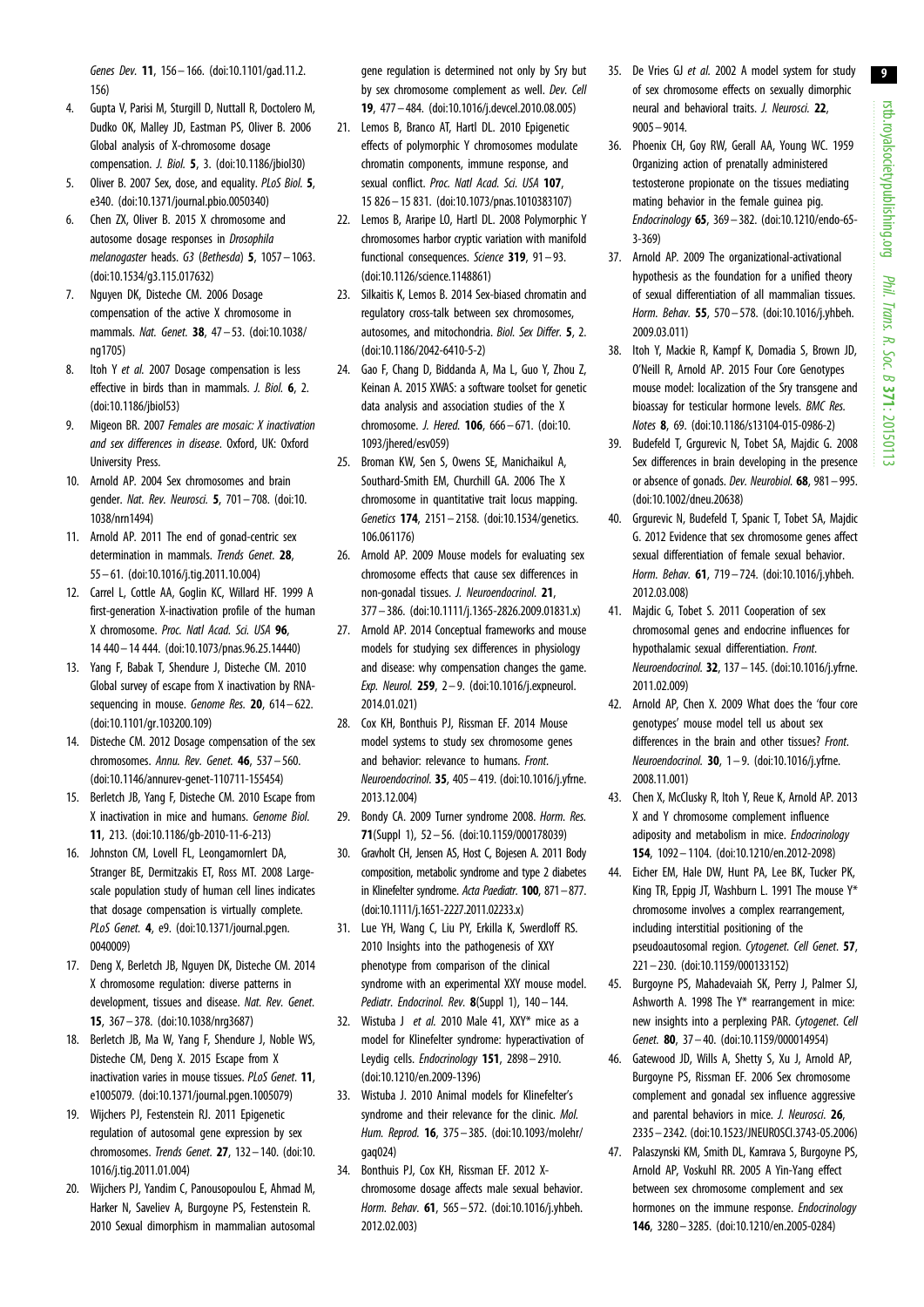- <span id="page-11-0"></span>48. Sasidhar MV, Itoh N, Gold SM, Lawson GW, Voskuhl RR. 2012 The XX sex chromosome complement in mice is associated with increased spontaneous lupus compared with XY. Ann. Rheum. Dis. 71, 1418-1422. ([doi:10.1136/annrheumdis-2011-201246\)](http://dx.doi.org/10.1136/annrheumdis-2011-201246)
- 49. Holaskova I, Franko J, Goodman RL, Arnold AP, Schafer R. 2015 The XX sex chromosome complement is required in male and female mice for enhancement of immunity induced by exposure to 3,4-dichloropropionanilide. Am. J. Reprod. Immunol. 74, 136 – 147. [\(doi:10.1111/aji.12378](http://dx.doi.org/10.1111/aji.12378))
- 50. Corre C, Friedel M, Vousden DA, Metcalf A, Spring S, Qiu LR, Lerch JP, Palmert MR. In press. Separate effects of sex hormones and sex chromosomes on brain structure and function revealed by highresolution magnetic resonance imaging and spatial navigation assessment of the Four Core Genotype mouse model. Brain Struct. Funct.
- 51. Cox KH, Quinnies KM, Eschendroeder A, Didrick PM, Eugster EA, Rissman EF. 2015 Number of Xchromosome genes influences social behavior and vasopressin gene expression in mice. Psychoneuroendocrinology 51, 271– 281. ([doi:10.](http://dx.doi.org/10.1016/j.psyneuen.2014.10.010) [1016/j.psyneuen.2014.10.010\)](http://dx.doi.org/10.1016/j.psyneuen.2014.10.010)
- 52. Karastergiou K, Smith SR, Greenberg AS, Fried SK. 2012 Sex differences in human adipose tissues the biology of pear shape. Biol. Sex Differ. 3, 13. [\(doi:10.1186/2042-6410-3-13](http://dx.doi.org/10.1186/2042-6410-3-13))
- 53. Chen X, McClusky R, Chen J, Beaven SW, Tontonoz P, Arnold AP, Reue K. 2012 The number of X chromosomes causes sex differences in adiposity in mice. PLoS Genet. 8, e1002709. ([doi:10.1371/](http://dx.doi.org/10.1371/journal.pgen.1002709) [journal.pgen.1002709](http://dx.doi.org/10.1371/journal.pgen.1002709))
- 54. Link JC, Chen X, Prien C, Borja MS, Hammerson B, Oda MN, Arnold AP, Reue K. 2015 Increased highdensity lipoprotein cholesterol levels in mice with XX versus XY sex chromosomes. Arterioscler. Thromb. Vasc. Biol. 35, 1778 – 1786. ([doi:10.1161/](http://dx.doi.org/10.1161/ATVBAHA.115.305460) [ATVBAHA.115.305460\)](http://dx.doi.org/10.1161/ATVBAHA.115.305460)
- 55. Chen X, Wang L, Loh D, Colwell C, Tache Y, Reue K, Arnold AP. 2015 Sex differences in diurnal rhythms of food intake in mice caused by gonadal hormones and complement of sex chromosomes. Horm. Behav. 75, 55 – 63. ([doi:10.1016/j.yhbeh.2015.07.020](http://dx.doi.org/10.1016/j.yhbeh.2015.07.020))
- 56. Bonthuis PJ, Rissman EF. 2013 Neural growth hormone implicated in body weight sex differences. Endocrinology 154, 3826– 3835. ([doi:10.1210/en.](http://dx.doi.org/10.1210/en.2013-1234) [2013-1234\)](http://dx.doi.org/10.1210/en.2013-1234)
- 57. Quinnies KM, Bonthuis PJ, Harris EP, Shetty SR, Rissman EF. 2015 Neural growth hormone: regional regulation by estradiol and/or sex chromosome complement in male and female mice. Biol. Sex Differ. 6, 8. [\(doi:10.1186/s13293-015-0026-x](http://dx.doi.org/10.1186/s13293-015-0026-x))
- 58. Chen X, Grisham W, Arnold AP. 2009 X chromosome number causes sex differences in gene expression in adult mouse striatum. Eur. J. Neurosci. 29, 768– 776. [\(doi:10.1111/j.1460-9568.2009.06610.x\)](http://dx.doi.org/10.1111/j.1460-9568.2009.06610.x)
- 59. Kelley AE, Baldo BA, Pratt WE. 2005 A proposed hypothalamic-thalamic-striatal axis for the integration of energy balance, arousal, and food reward. J. Comp. Neurol. 493, 72–85. [\(doi:10.1002/cne.20769\)](http://dx.doi.org/10.1002/cne.20769)
- 60. Barrett-Connor E. 1997 Sex differences in coronary heart disease. Why are women so superior? The

1995 Ancel Keys Lecture. Circulation 95, 252– 264. [\(doi:10.1161/01.CIR.95.1.252](http://dx.doi.org/10.1161/01.CIR.95.1.252))

- 61. Li J, Chen X, McClusky R, Ruiz-Sundstrom M, Itoh Y, Umar S, Arnold AP, Eghbali M. 2014 The number of X chromosomes influences protection from cardiac ischaemia/reperfusion injury in mice: one X is better than two. Cardiovasc. Res. 102, 375– 394. [\(doi:10.](http://dx.doi.org/10.1093/cvr/cvu064) [1093/cvr/cvu064\)](http://dx.doi.org/10.1093/cvr/cvu064)
- 62. Isles AR, Davies W, Burrmann D, Burgoyne PS, Wilkinson LS. 2004 Effects on fear reactivity in XO mice are due to haploinsufficiency of a non-PAR X gene: implications for emotional function in Turner's syndrome. Hum. Mol. Genet. **13**, 1849 - 1855. [\(doi:10.1093/hmg/ddh203\)](http://dx.doi.org/10.1093/hmg/ddh203)
- 63. Skakkebaek A et al. 2014 Neuropsychology and brain morphology in Klinefelter syndrome—the impact of genetics. Andrology 2, 632– 640. [\(doi:10.](http://dx.doi.org/10.1111/j.2047-2927.2014.00229.x) [1111/j.2047-2927.2014.00229.x](http://dx.doi.org/10.1111/j.2047-2927.2014.00229.x))
- 64. Hook EB, Warburton D. 2014 Turner syndrome revisited: review of new data supports the hypothesis that all viable 45,X cases are cryptic mosaics with a rescue cell line, implying an origin by mitotic loss. Hum. Genet. 133, 417– 424. [\(doi:10.1007/s00439-014-1420-x](http://dx.doi.org/10.1007/s00439-014-1420-x))
- 65. Savic I. 2012 Advances in research on the neurological and neuropsychiatric phenotype of Klinefelter syndrome. Curr. Opin. Neurol. 25, 138 – 143. [\(doi:10.1097/wco.0b013e32835181a0](http://dx.doi.org/10.1097/wco.0b013e32835181a0))
- 66. Bojesen A, Juul S, Birkebaek NH, Gravholt CH. 2006 Morbidity in Klinefelter syndrome: a Danish register study based on hospital discharge diagnoses. J. Clin. Endocrinol. Metab. 91, 1254 – 1260. [\(doi:10.1210/jc.](http://dx.doi.org/10.1210/jc.2005-0697) [2005-0697](http://dx.doi.org/10.1210/jc.2005-0697))
- 67. Bojesen A, Gravholt CH. 2011 Morbidity and mortality in Klinefelter syndrome (47,XXY). Acta Paediatr. 100, 807 – 813. ([doi:10.1111/j.1651-2227.](http://dx.doi.org/10.1111/j.1651-2227.2011.02274.x) [2011.02274.x\)](http://dx.doi.org/10.1111/j.1651-2227.2011.02274.x)
- 68. Brinton LA. 2011 Breast cancer risk among patients with Klinefelter syndrome. Acta Paediatr. 100, 814 – 818. [\(doi:10.1111/j.1651-2227.2010.02131.x](http://dx.doi.org/10.1111/j.1651-2227.2010.02131.x))
- 69. Hultborn R, Hanson C, Kopf I, Verbiene I, Warnhammar E, Weimarck A. 1997 Prevalence of Klinefelter's syndrome in male breast cancer patients. Anticancer Res. 17, 4293– 4297.
- 70. Ferlin A, Schipilliti M, Foresta C. 2011 Bone density and risk of osteoporosis in Klinefelter syndrome. Acta Paediatr. 100, 878– 884. ([doi:10.1111/j.1651-](http://dx.doi.org/10.1111/j.1651-2227.2010.02138.x) [2227.2010.02138.x\)](http://dx.doi.org/10.1111/j.1651-2227.2010.02138.x)
- 71. Dillon S et al. 2011 Klinefelter's syndrome (47,XXY) among men with systemic lupus erythematosus. Acta Paediatr. 100, 819– 823. ([doi:10.1111/j.1651-](http://dx.doi.org/10.1111/j.1651-2227.2011.02185.x) [2227.2011.02185.x\)](http://dx.doi.org/10.1111/j.1651-2227.2011.02185.x)
- 72. Berletch JB, Yang F, Xu J, Carrel L, Disteche CM. 2011 Genes that escape from X inactivation. Hum. Genet. 130, 237– 245. [\(doi:10.1007/s00439-011-](http://dx.doi.org/10.1007/s00439-011-1011-z)  $1011-z$
- 73. Lopes AM, Burgoyne PS, Ojarikre A, Bauer J, Sargent CA, Amorim A, Affara NA. 2010 Transcriptional changes in response to X chromosome dosage in the mouse: implications for X inactivation and the molecular basis of Turner syndrome. BMC Genomics 11, 82. ([doi:10.1186/](http://dx.doi.org/10.1186/1471-2164-11-82) [1471-2164-11-82\)](http://dx.doi.org/10.1186/1471-2164-11-82)
- 74. Wolstenholme JT, Rissman EF, Bekiranov S. 2012 Sexual differentiation in the developing mouse brain: contributions of sex chromosome genes. Genes Brain Behav. 12, 166– 180. ([doi:10.1111/gbb.](http://dx.doi.org/10.1111/gbb.12010) [12010\)](http://dx.doi.org/10.1111/gbb.12010)
- 75. Lue Y, Rao PN, Sinha Hikim AP, Im M, Salameh WA, Yen PH, Wang C, Swerdloff RS. 2001 XXY male mice: an experimental model for Klinefelter syndrome. Endocrinology 142, 1461-1470. [\(doi:10.](http://dx.doi.org/10.1210/en.142.4.1461) [1210/en.142.4.1461](http://dx.doi.org/10.1210/en.142.4.1461))
- 76. Swerdloff RS, Lue Y, Liu PY, Erkkila K, Wang C. 2011 Mouse model for men with Klinefelter syndrome: a multifaceted fit for a complex disorder. Acta Paediatr. 100, 892– 899. ([doi:10.1111/j.1651-2227.](http://dx.doi.org/10.1111/j.1651-2227.2011.02149.x) [2011.02149.x](http://dx.doi.org/10.1111/j.1651-2227.2011.02149.x))
- 77. Chen X, Williams-Burris SM, McClusky R, Ngun TC, Ghahramani N, Barseghyan H, Reue K, Vilain E, Arnold AP. 2013 The sex chromosome trisomy mouse model of XXY and XYY: metabolism and motor performance. Biol. Sex Differ. 4, 15. [\(doi:10.](http://dx.doi.org/10.1186/2042-6410-4-15) [1186/2042-6410-4-15](http://dx.doi.org/10.1186/2042-6410-4-15))
- 78. Werler S, Demond H, Damm OS, Ehmcke J, Middendorff R, Gromoll J, Wistuba J. 2014 Germ cell loss is associated with fading Lin28a expression in a mouse model for Klinefelter's syndrome. Reproduction 147, 253–264. ([doi:10.1530/REP-13-0608](http://dx.doi.org/10.1530/REP-13-0608))
- 79. Lewejohann L, Damm OS, Luetjens CM, Hamalainen T, Simoni M, Nieschlag E, Gromoll J, Wistuba J. 2009 Impaired recognition memory in male mice with a supernumerary X chromosome. Physiol. Behav. 96, 23– 29. [\(doi:10.1016/j.physbeh.2008.08.007\)](http://dx.doi.org/10.1016/j.physbeh.2008.08.007)
- 80. Liu PY et al. 2010 Genetic and hormonal control of bone volume, architecture, and remodeling in XXY mice. J. Bone Miner. Res. 25, 2148 – 2154. [\(doi:10.](http://dx.doi.org/10.1002/jbmr.104) [1002/jbmr.104](http://dx.doi.org/10.1002/jbmr.104))
- 81. Liu PY et al. 2010 Genetic, hormonal, and metabolomic influences on social behavior and sex preference of XXY mice. Am. J. Physiol. Endocrinol. Metab. 299, E446– E455. [\(doi:10.1152/ajpendo.](http://dx.doi.org/10.1152/ajpendo.00085.2010) [00085.2010\)](http://dx.doi.org/10.1152/ajpendo.00085.2010)
- 82. Park JH, Burns-Cusato M, Dominguez-Salazar E, Riggan A, Shetty S, Arnold AP, Rissman EF. 2008 Effects of sex chromosome aneuploidy on male sexual behavior. Genes Brain Behav. **7**, 609-617. ([doi:10.1111/j.1601-183X.2008.00397.x\)](http://dx.doi.org/10.1111/j.1601-183X.2008.00397.x)
- 83. Ngun TC et al. 2014 Feminized behavior and brain gene expression in a novel mouse model of Klinefelter syndrome. Arch. Sex Behav. 43, 1043– 1057. ([doi:10.1007/s10508-014-0316-0](http://dx.doi.org/10.1007/s10508-014-0316-0))
- 84. Bonthuis PJ, Huang WC, Stacher Horndli CN, Ferris E, Cheng T, Gregg C. 2015 Noncanonical genomic imprinting effects in offspring. Cell Rep. 12, 979– 991. [\(doi:10.1016/j.celrep.2015.07.017\)](http://dx.doi.org/10.1016/j.celrep.2015.07.017)
- 85. Crowley JJ et al. 2015 Analyses of allele-specific gene expression in highly divergent mouse crosses identifies pervasive allelic imbalance. Nat. Genet. 47, 353 – 360. [\(doi:10.1038/ng.3222](http://dx.doi.org/10.1038/ng.3222))
- 86. Babak T et al. 2015 Genetic conflict reflected in tissue-specific maps of genomic imprinting in human and mouse. Nat. Genet. **47**, 544 – 549. ([doi:10.1038/ng.3274\)](http://dx.doi.org/10.1038/ng.3274)
- 87. Xu J, Burgoyne PS, Arnold AP. 2002 Sex differences in sex chromosome gene expression in mouse brain.